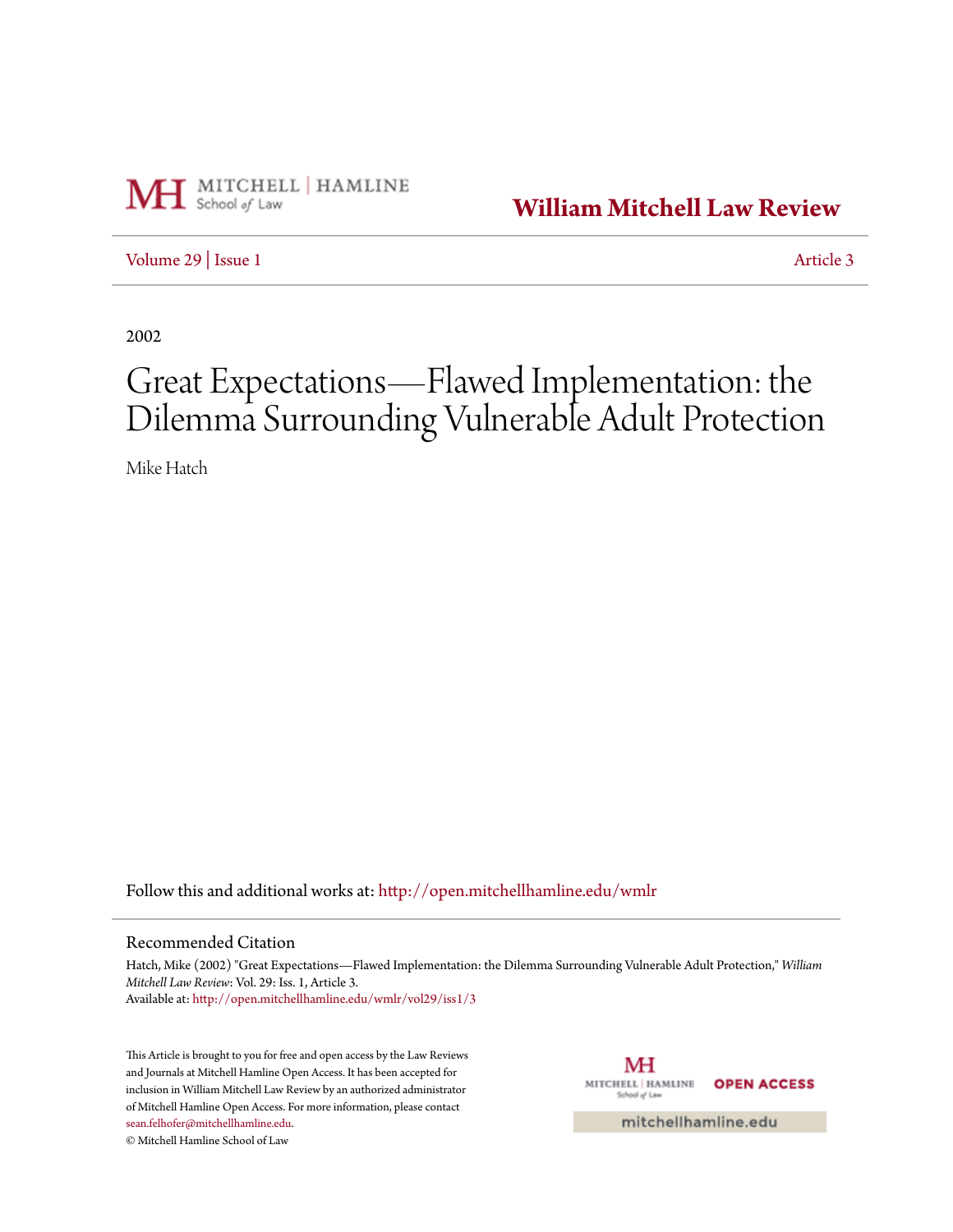1

# **GREAT EXPECTATIONS—FLAWED IMPLEMENTATION: THE DILEMMA SURROUNDING VULNERABLE ADULT PROTECTION**

# Mike Hatch<sup>†</sup>

| CRIMINAL LAWS AIMED AT PROTECTING VULNERABLE                |                                                                                                                                                                                                                                                                                                                                                             |
|-------------------------------------------------------------|-------------------------------------------------------------------------------------------------------------------------------------------------------------------------------------------------------------------------------------------------------------------------------------------------------------------------------------------------------------|
|                                                             |                                                                                                                                                                                                                                                                                                                                                             |
|                                                             |                                                                                                                                                                                                                                                                                                                                                             |
|                                                             |                                                                                                                                                                                                                                                                                                                                                             |
|                                                             |                                                                                                                                                                                                                                                                                                                                                             |
|                                                             |                                                                                                                                                                                                                                                                                                                                                             |
|                                                             |                                                                                                                                                                                                                                                                                                                                                             |
|                                                             |                                                                                                                                                                                                                                                                                                                                                             |
|                                                             |                                                                                                                                                                                                                                                                                                                                                             |
|                                                             |                                                                                                                                                                                                                                                                                                                                                             |
|                                                             |                                                                                                                                                                                                                                                                                                                                                             |
|                                                             |                                                                                                                                                                                                                                                                                                                                                             |
|                                                             |                                                                                                                                                                                                                                                                                                                                                             |
|                                                             |                                                                                                                                                                                                                                                                                                                                                             |
|                                                             |                                                                                                                                                                                                                                                                                                                                                             |
|                                                             |                                                                                                                                                                                                                                                                                                                                                             |
|                                                             |                                                                                                                                                                                                                                                                                                                                                             |
|                                                             |                                                                                                                                                                                                                                                                                                                                                             |
|                                                             |                                                                                                                                                                                                                                                                                                                                                             |
|                                                             |                                                                                                                                                                                                                                                                                                                                                             |
| California Elder and Dependent Adult Civil Protection Act35 |                                                                                                                                                                                                                                                                                                                                                             |
|                                                             |                                                                                                                                                                                                                                                                                                                                                             |
|                                                             |                                                                                                                                                                                                                                                                                                                                                             |
|                                                             |                                                                                                                                                                                                                                                                                                                                                             |
|                                                             | Criminal Abuse Statute, Minn. Stat. § 609.232514<br>Criminal Neglect Statute, Minn. Stat. § 609.233 15<br>Criminal Financial Exploitation Statute, Minn. Stat.<br>Prosecutorial Problems with Vulnerable Adult Crimes17<br>Minnesota Department of Human Services26<br>The Health Professional Licensing Boards29<br>Problems Under the Regulatory Scheme31 |

<sup>†</sup> Minnesota Attorney General. Specials thanks to the staff of the Minnesota Attorney General's Office for their assistance on this article: Assistant Attorneys General Michael Burns, Margaret Chutich, Sara DeSanto, Theresa Gray, Kerri Hermann, Cyndi Jahnke, and Frank Ling.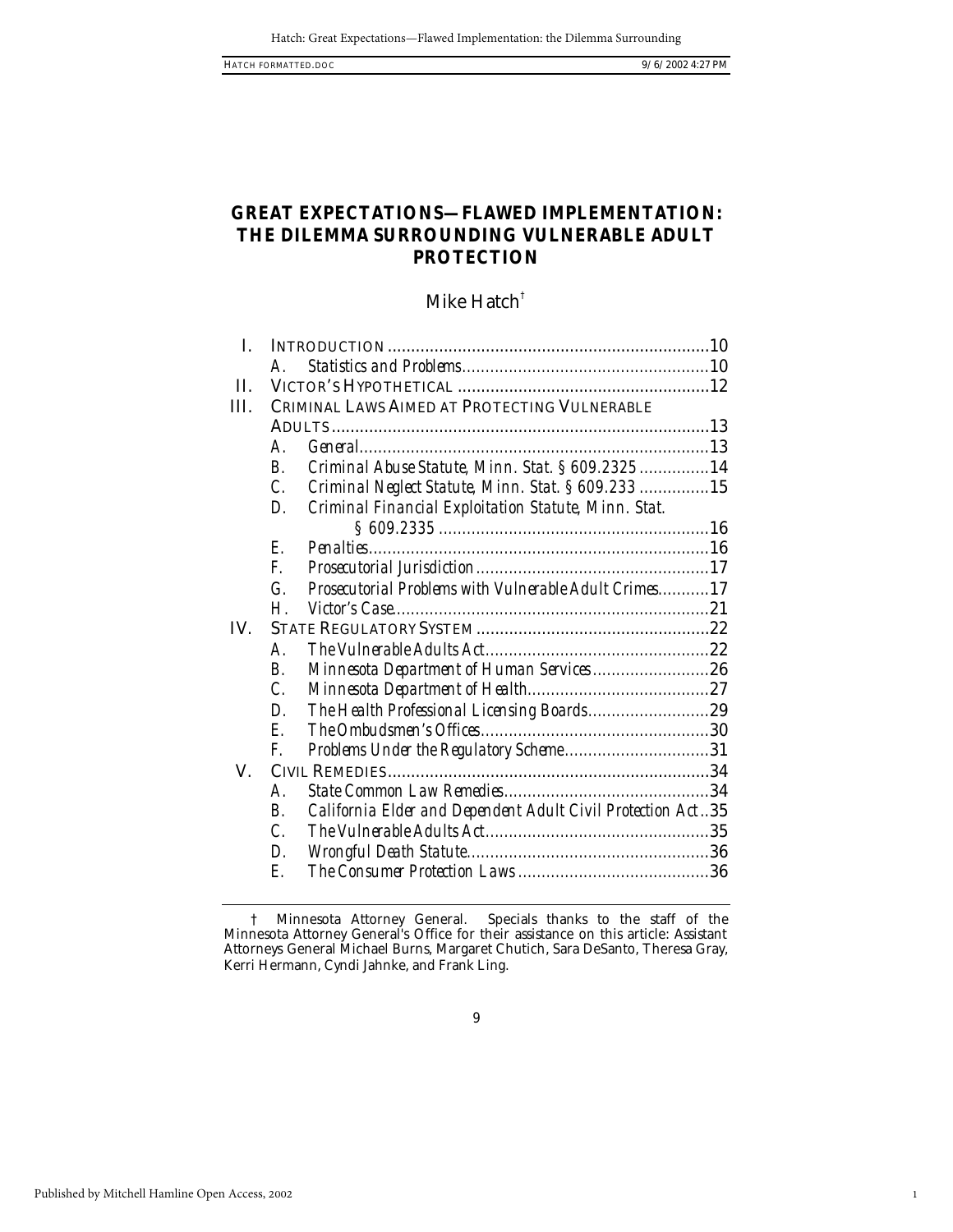| HATCH FORMATTED. DOC | $9/6/2002$ 4:27 PM |  |
|----------------------|--------------------|--|
|                      |                    |  |

| G. How did the Civil Remedies Perform in Victor's Case?39 |                                                    |
|-----------------------------------------------------------|----------------------------------------------------|
|                                                           |                                                    |
|                                                           |                                                    |
|                                                           |                                                    |
|                                                           |                                                    |
|                                                           |                                                    |
|                                                           | C. Increasing Effectiveness of Civil Litigation 45 |

## I. INTRODUCTION

## *A. Statistics and Problems*

Minnesota's vulnerable adults $^{\rm l}$  are a significant and diverse part of the state's profile. Tens of thousands<sup>2</sup> of Minnesota vulnerable adults receive treatment in a myriad of state licensed facilities, including 140 hospitals, 417 nursing homes, 312 assisted living home care facilities, 57 boarding care homes, 741 housing with service facilities ("board & lodge"), 3,678 adult foster care homes, 112 residential chemical dependency treatment programs, 261 intermediate care facilities for persons with mental retardation ("ICF/MRs"), 76 "Rule 36" facilities (residential facilities for adults with mental illness), and four "Rule 80" facilities (serving the physically handicapped).<sup>3</sup> These individuals receive treatment from thousands of physicians, physician assistants, nurses, nursing assistants, social workers, family therapists, nutritionists, psychologists, and unlicensed health care workers.

Minnesota's vulnerable adult population is also growing at a

<sup>1.</sup> The term "vulnerable adults" in this article is defined in MINN. STAT. § 626.5572 (2001). Vulnerable adults include the elderly, physically and mentally disabled adults, and chemically dependent adults who reside in and receive care in licensed facilities. MINN. STAT. § 626.5572, subd. 21 (2001). It also includes those who do not reside in or receive care from facilities, but who are impaired in their ability to adequately care for themselves due to physical or mental infirmity, or due to physical, mental or emotional dysfunction. *Id.*

<sup>2.</sup> An estimated 37,000 people live in nursing homes alone, based on nursing home beds available in 2001 and an occupancy rate of approximately ninety percent. *See* MINNESOTA DEPARTMENT OF HUMAN SERVICES, RIGHTSIZING THE NURSING HOME INDUSTRY 2001, A REPORT TO THE MINNESOTA LEGISLATURE, March 1, 2002.

<sup>3.</sup> Telephone interview with Michael Tripple, Assistant Director for Policy, Minnesota Department of Health, Facility and Provider Compliance Division (June 14, 2002); telephone interview with Jim Schmidt, Management Analyst, Minnesota Department of Human Services, Licensing Division (June 12, 2002).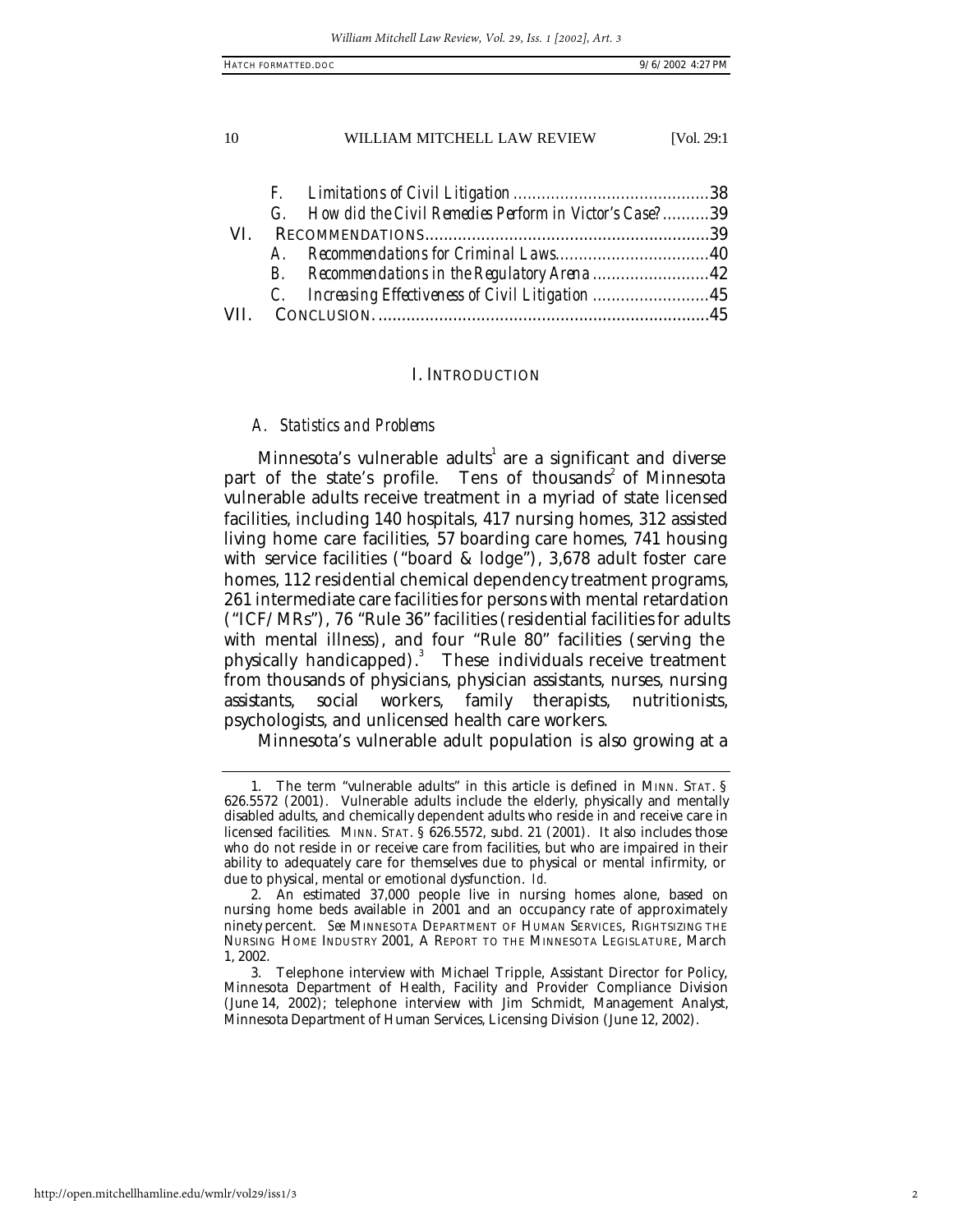rate much faster than the state's general population.<sup>4</sup> Looking at the elderly alone, Minnesota had a population of 4.9 million in 2000, of which about 594,000, or approximately twelve percent, were  $65$  years of age or older. $^5$  It is estimated that by the year 2025, the number of Minnesotans aged 65 or older will almost double to over one million.<sup>6</sup> During this same time period, the overall population in the state is projected to increase by less than  $\tan$  percent. $^7$  Clearly, the number of elderly Minnesotans with long term care needs will greatly increase in the future. $^{\rm 8}$  The manner in which this population is protected from maltreatment will become even more important in the years ahead.

John F. Kennedy once remarked that a society's quality and durability can best be measured by the respect and care given its elder citizens.<sup>9</sup> Minnesota has established a complex regulatory system designed to protect adults who cannot fend for themselves.<sup>1</sup> It has also enacted criminal and civil laws designed to deter maltreatment.<sup>11</sup> The aim of these regulatory and statutory efforts-to protect our most fragile citizens--is laudable. The application of this unwieldy web of laws, however, all too often fails to achieve these goals.

For instance, at a state regional treatment center, employees cancelled a 911 telephone call by a pregnant patient who was being treated for chemical dependency, and claimed to be in labor while going through treatment.<sup>12</sup> As a result, the patient gave birth in a non-assisted delivery.<sup>13</sup> Even though the employees disregarded her claims of labor pains and failed to adequately assess her condition, the employees and administrator of the hospital were

7*. Id*.

9. John F. Kennedy, Special Message to Congress (1963), *quoting*  Arnold Toynbee.

10*. See* MINN. STAT. §§ 626.557, 626.5572 (2001).

11*. See, e.g.,* MINN. STAT. §§ 609.2325, 609.233, 609.2335 (2001).

12. Investigation Memorandum from the Minnesota Department of Human Services, Division of Licensing, Report No. 980082 (May 29, 1998) (on file with the William Mitchell Law Review).

13*. Id.*

<sup>4</sup>*. See* UNITED STATES CENSUS BUREAU, Census 2000, *available at* http://www.census.gov/prod/2001pubs/czkbr01-10.pdf.

<sup>5</sup>*. Id.*

**<sup>6</sup>***. See* MINNESOTA PLANNING, STATE DEMOGRAPHICS CENTER, ESTIMATES AND PROJECTIONS, available at http://www.mnplan.state.mn.us/cgi*at* http://www.mnplan.state.mn.us/cgibin/datanetweb/prj?year=25&sex=TOT&age=all&.

Long-Term Care Task Force, Final Report (January 2001).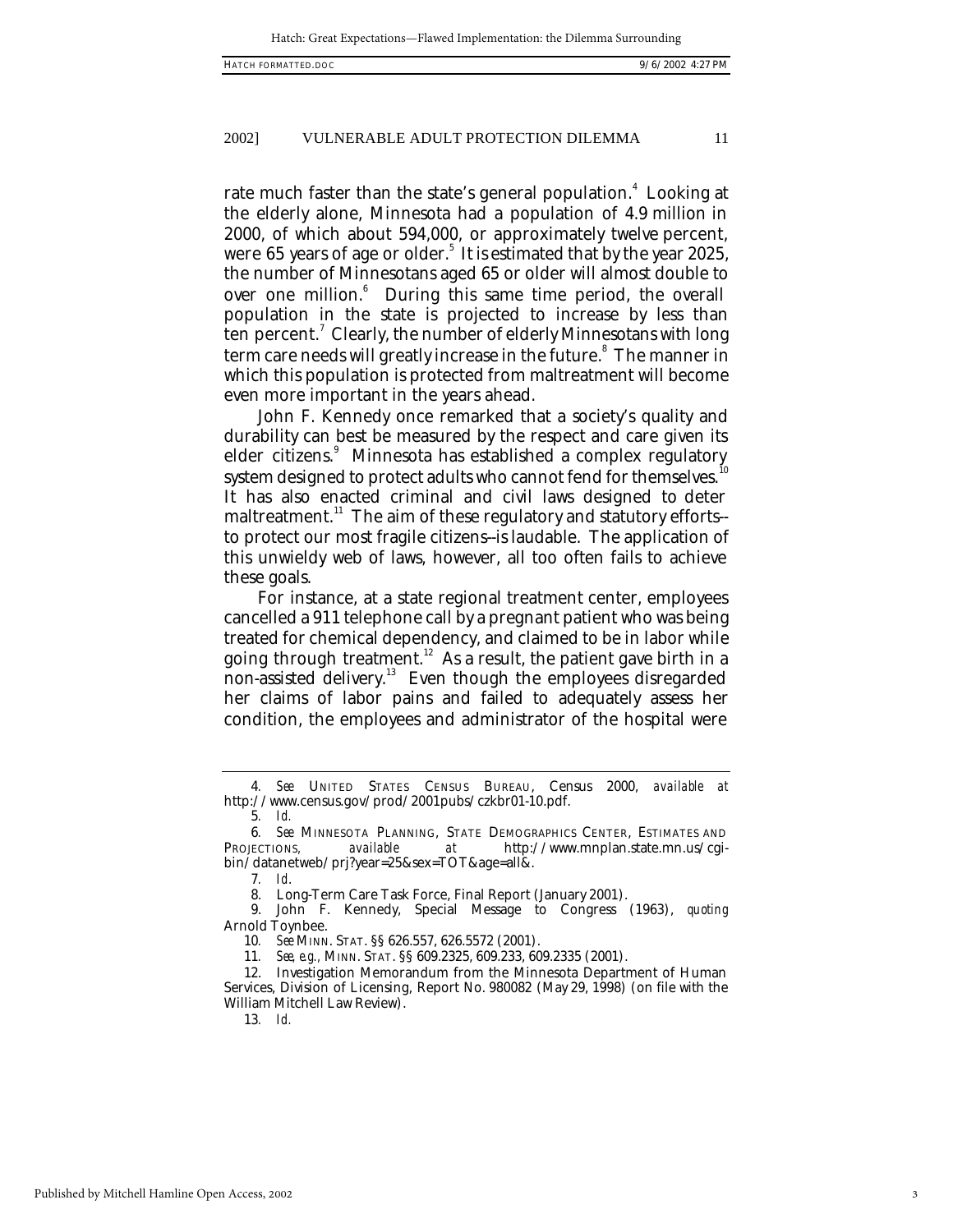allowed to continue working in the facility. $14$ 

In another case, an elderly woman refused to take a shower in an Eden Prairie Assisted Living Center.<sup>15</sup> Frustrated, a nursing aide stripped the woman in a common hallway and forced her to take a sponge bath in front of the other residents.<sup>16</sup> The judge dismissed the charge of assault, finding that the state did not prove that the nursing aide had the requisite criminal intent to sustain a conviction.<sup>17</sup>

This article looks at Minnesota's criminal, regulatory, and civil laws that have been designed to protect vulnerable adults, and identifies where those laws could be strengthened and improved. It also examines specific recommendations that lawmakers may wish to consider in improving our laws to better protect the elderly and vulnerable.

The following hypothetical, which presents a set of facts that could occur at any facility, highlights some of the flaws in the design of our present system to protect vulnerable adults.

# II. VICTOR'S HYPOTHETICAL

Victor suffers from dementia and lives at the Superior Assisted Living Facility ("Superior") in Duluth. He is seventy-five years old and weighs 250 pounds. For several years, Superior has had problems finding help and operates many shifts short-staffed. One evening, Axel, a nursing assistant at Superior, fails to use two people to transfer Victor from his wheelchair to his bed, as required under his care plan. Instead, Axel tells Victor to help himself as Axel shifts Victor on the bed. Perched halfway on the bed, Victor crashes to the ground when Axel lifts Victor's legs to swing them onto the bed. Alice and Betty, two residents at Superior, overhear the commotion when Victor crashed to the ground. They also heard Axel tell Victor, just before the crash, that he was a fat pig who should learn to help himself into bed.

Victor suffers bruising on his body and a gash to his right eye. After much tugging and pulling, Axel is able to get

4

<sup>14</sup>*. Id.*

<sup>15.</sup> State v. Ahern*,* File No. 00093511 (Minn. Dist. Ct., Hennepin County, Dec. 5, 2000) (order dismissing case for lack of probable cause). *See infra* section III.G. for a more complete discussion of this case.

<sup>16</sup>*. Id.*

<sup>17</sup>*. Id.*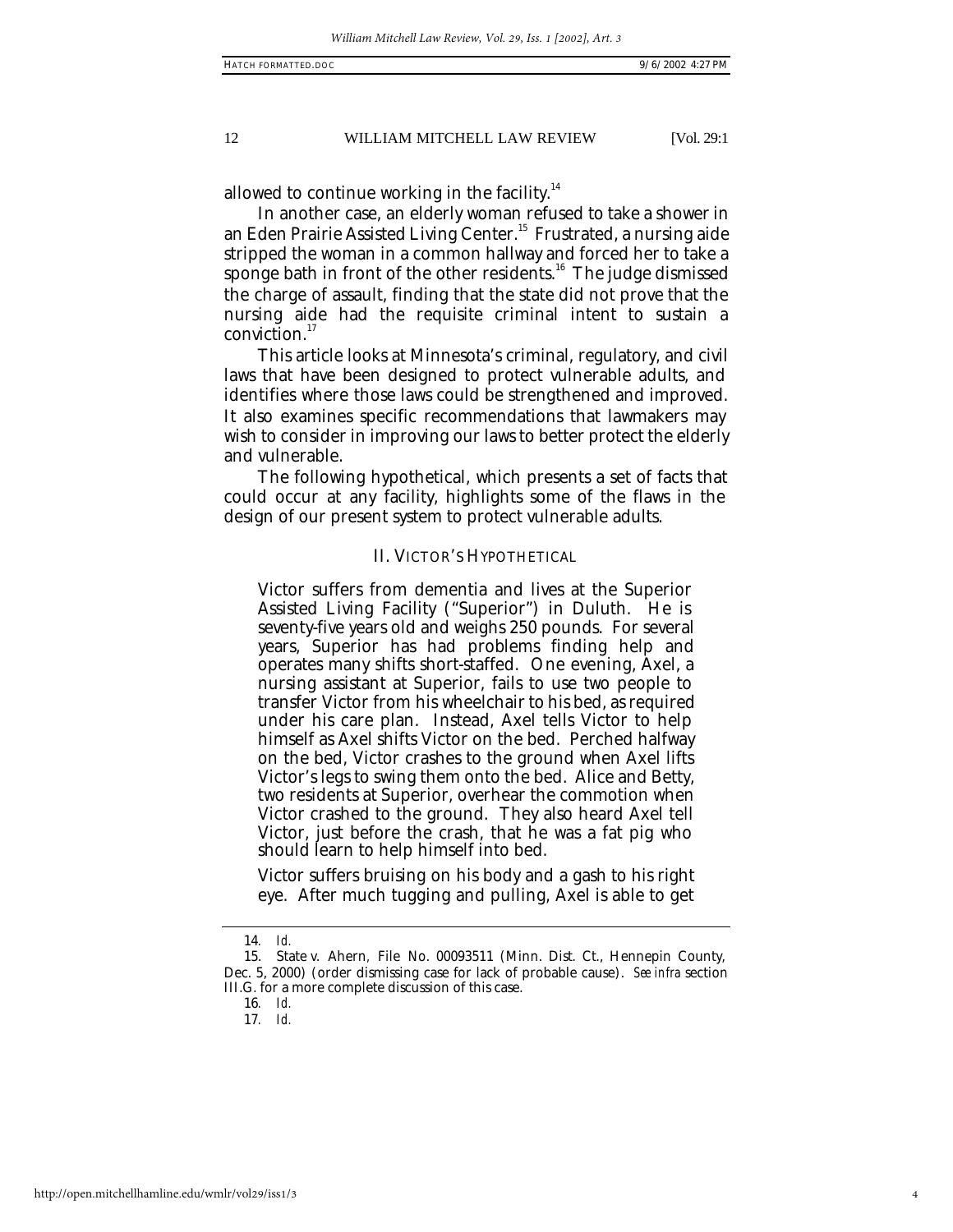Victor back into the bed. Later in the shift, Axel makes passing mention to Nancy, the nurse in charge, that Victor had a fall. Nancy is busy attending to another resident, and neither Nancy nor Axel check back in on Victor or make a report of the incident.

Two days later, Victor receives a visit from his daughter, Millie, who discovers the gash, and notices considerable swelling on Victor's head. She also notices that he is partially paralyzed. Betty sees Millie and tells her what she and Alice heard the night of the fall. Millie files a complaint with Superior and with St. Louis County Social Services. Victor's condition deteriorates, and doctors later determine that Victor suffered a brain injury leaving him partially paralyzed and unable to speak.

Axel is "let go" by Superior, but soon thereafter finds a job transporting vulnerable adults, a business activity that is not licensed by the state. Axel finds the job particularly difficult when he later drops Zelda, a 200 pound patient, from the back of the van.

Sections III.H., IV.F., and V.F. below discuss how Minnesota's criminal, regulatory, and civil systems and laws would provide inconsistent remedies for our hypothetical victim. Axel's new employer is unable to discover the incident because the maltreatment finding is "private data;" Nancy receives virtually no consequences for her conduct; Superior receives no fines, sanctions, or penalties; various state agencies render conflicting determinations regarding the same set of facts; the prosecutor declines to pursue this case; and responsible actors are not held accountable under the civil laws. Ultimately, the current system did nothing to change the poor quality of care that Victor received and continues to receive, and that Axel provided at Superior and continues to provide to patients in his new employment.

III. CRIMINAL LAWS AIMED AT PROTECTING VULNERABLE ADULTS

# *A. General*

Historically, prosecutors in Minnesota had to rely on statutes enacted to protect the general populace. In 1995, however, the Minnesota Legislature enacted several criminal laws to specifically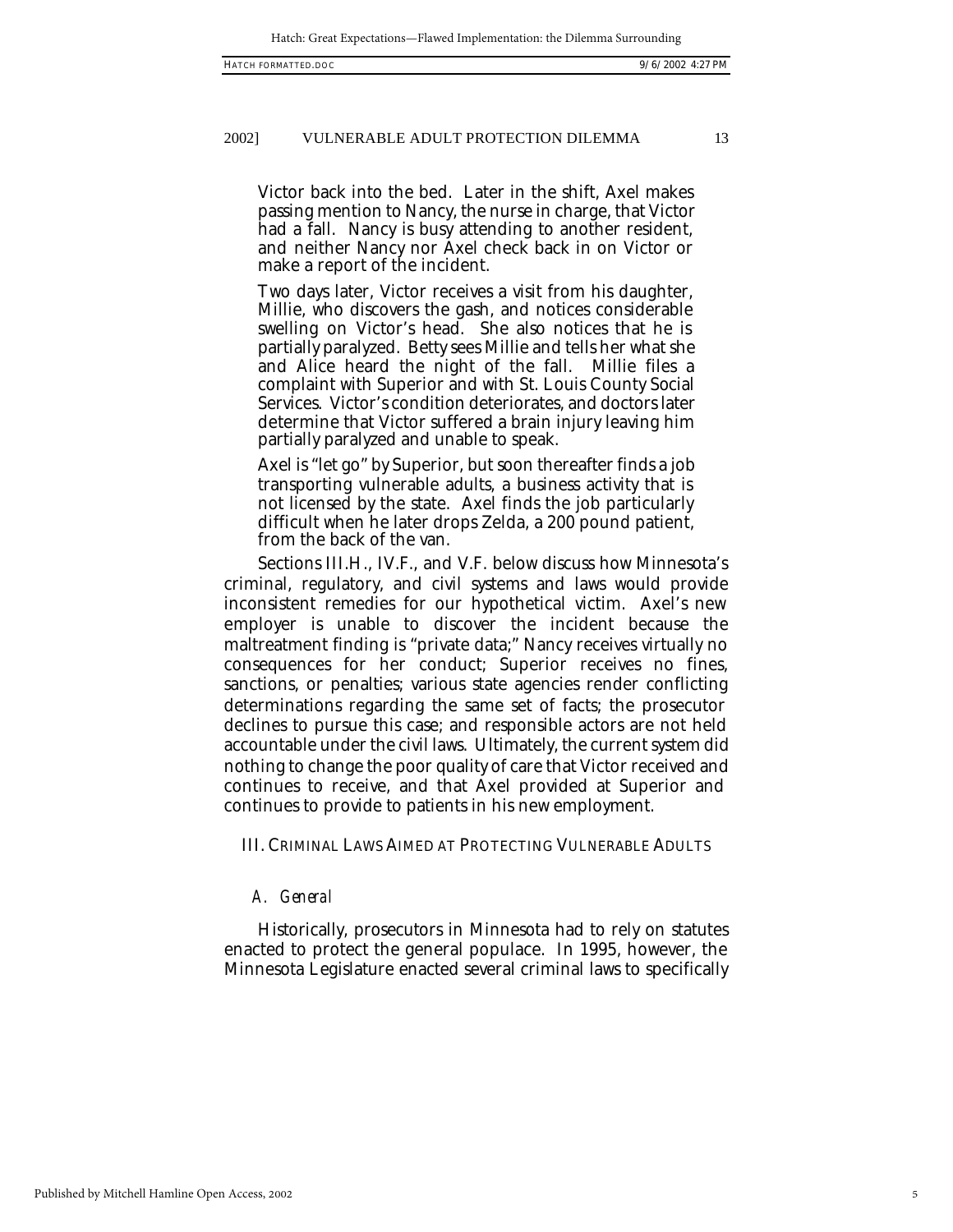address the maltreatment of vulnerable adults.<sup>18</sup> These laws relate to criminal abuse, criminal neglect, and financial exploitation of a vulnerable adult.<sup>19</sup> The Legislature also made it a crime for a mandated reporter to intentionally fail to report suspected maltreatment of a vulnerable adult or fail to provide material information for a report. $^{20}$ 

Prosecutions under these laws from 1999 to 2001 were as  $follows:<sup>21</sup>$ 

| Criminal Neglect (§ 609.233)                 | 1999<br>2 | <b>2000</b> | 2001<br>10 |
|----------------------------------------------|-----------|-------------|------------|
| Criminal Abuse (§ 609.2325)                  | 8         |             | 14         |
| <b>Financial Exploitation</b><br>(S609.2335) | 20        | 30          | 30         |
| <b>Total</b>                                 | 30        | 48          | 54         |

While these statistics show that the use of these laws has increased, it remains to be seen whether the 1995 legislative initiative will have any major effect on the prevention, detection, or punishment of vulnerable adult maltreatment.

## *B. Criminal Abuse Statute, Minn. Stat. § 609.2325*

The scope of the criminal abuse statute is narrow. One provision applies to a caregiver who subjects a vulnerable adult to "any aversive or deprivation procedure, unreasonable confinement, or involuntary seclusion," intended "to produce physical or mental pain or injury."<sup>22</sup> If this conduct causes the death of a vulnerable adult, the penalty provided for by the statute is the same as that for

<sup>18</sup>*. See* 1995 Minn. Sess. Law Serv., ch. 229, art. 2, §§ 2-5 (West).

<sup>19.</sup> MINN. STAT. §§ 609.2325, 609.233, 609.2335 (2001).

<sup>20</sup>*. See* 1995 Minn. Sess. Law Serv., ch. 229, art. 2, § 6 (West). Failure to report is generally a misdemeanor offense, but may rise to the level of a gross misdemeanor offense under certain circumstances, including where the failure to report causes or contributes to the death of the vulnerable adult. *See* MINN. STAT. § 609.234 (2001).

<sup>21.</sup> Data compiled by Craig Hagensick, Research Analyst, State Court Administrator's Office, based on electronic records in the Minnesota Courts Criminal Data Mart (May 13, 2002).

<sup>22.</sup> MINN. STAT. § 609.2325, subd. 1(a) (2001). For purposes of the vulnerable adult crimes, the definitions of "caregiver" and "vulnerable adult" are the same as the definitions in the civil, regulatory scheme. *See* MINN. STAT. §§ 609.232, subds. 2, 11; 626.5572, subds. 4, 21 (2001).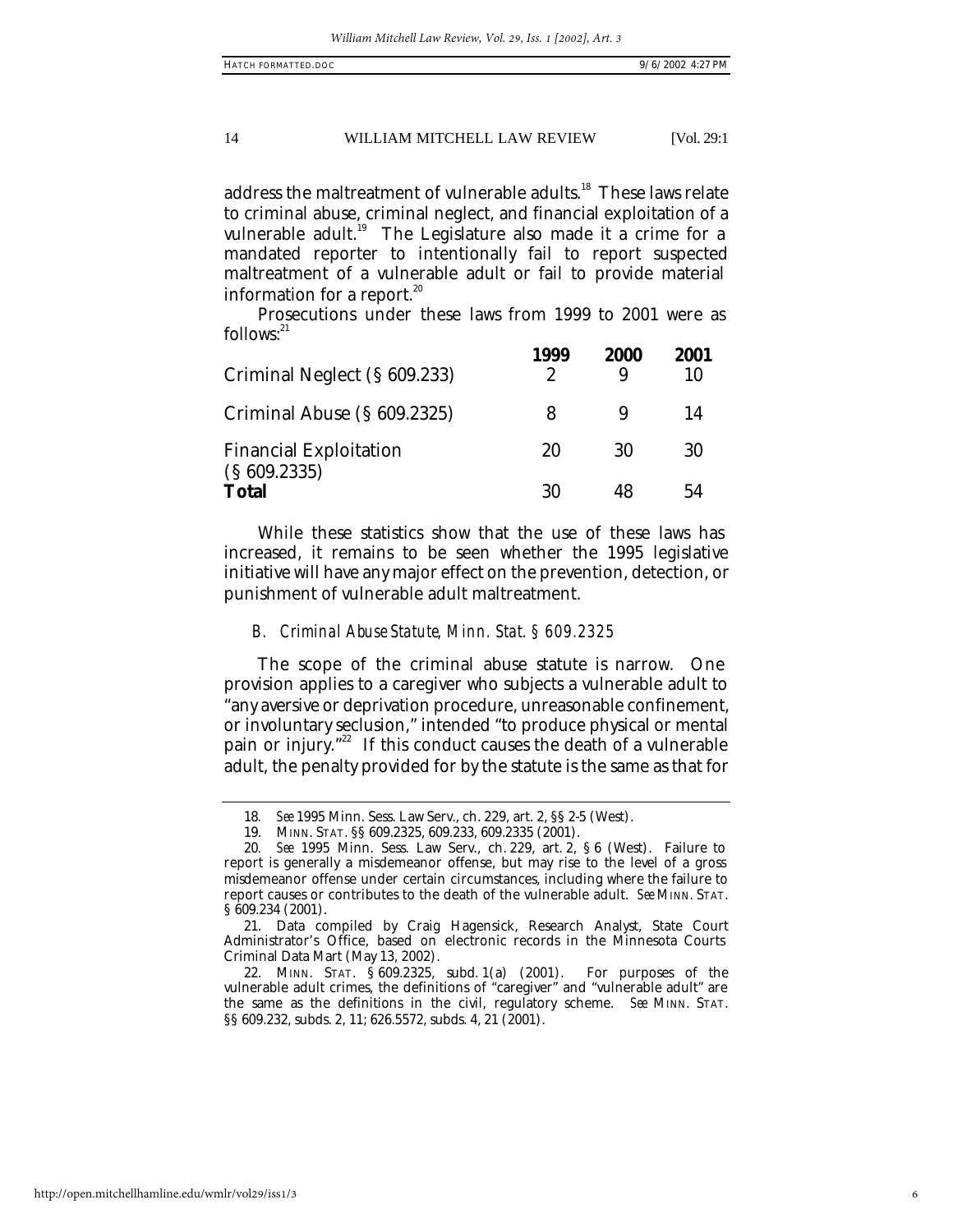first degree manslaughter. $^{23}$  A second provision applies to "sexual contact or penetration" by a "caregiver, facility staff person, or person providing services in a facility," but only if the conduct does not otherwise meet the definition of criminal sexual conduct in the first through fourth degrees. $^{24}$  The penalty for a violation of this provision is only a gross misdemeanor, imposing not more than one year of imprisonment, or a fine of not more than \$3,000, or  $both.<sup>25</sup>$ 

#### *C. Criminal Neglect Statute, Minn. Stat. § 609.233*

The scope of the criminal neglect statute is substantially broader and covers both abuse and neglect.<sup>26</sup> This statute makes it a crime for a caregiver or operator of a licensed facility to either (1) intentionally neglect a vulnerable adult or (2) knowingly permit "conditions to exist that result in the abuse or neglect of a vulnerable adult."<sup>27</sup> The explicit inclusion of "operators" as possible perpetrators and the second clause for "knowing" conduct show that the statute was meant to target facility administrators and supervisors who may not provide direct care to patients or residents, but have oversight responsibilities.<sup>28</sup> Although the statute addresses conduct that could result in death or great harm to the victim, the crime is classified only as a gross misdemeanor. $29$  The maximum punishment for criminal neglect is one year of imprisonment and/or a  $$3,000$  fine.<sup>30</sup>

<sup>23.</sup> MINN. STAT. § 609.2325, subd. 3(a)(1) (2001). First-degree manslaughter carriers a maximum penalty of fifteen years and/or a \$30,000 fine. MINN. STAT. § 609.20 (2001).

<sup>24.</sup> MINN. STAT. § 609.2325, subd. 1(b) (2001).

<sup>25.</sup> MINN. STAT. § 609.2325, subd. 3(b) (2000). Unlike the criminal sexual conduct offenses, this crime does not carry the requirement that the perpetrator register as a sexual offender. *See* MINN. STAT. § 243.166 (2001) (requiring the registration of so-called "predatory offenders").

<sup>26.</sup> MINN. STAT. § 609.233 (2001). The statute imports the definition of "abuse" from the civil, regulatory statute and defines neglect as "a failure to provide a vulnerable adult with necessary food, clothing, shelter, health care, or supervision." MINN. STAT. § 609.233, subd. 1 (2001).

<sup>27.</sup> MINN. STAT. § 609.233 (2001).

<sup>28.</sup> MINN. STAT. § 609.232, subd. 7 (2001) (defining "operator" as "any person whose duties and responsibilities evidence actual control of administrative activities or authority for the decision making of or by a facility").

<sup>29.</sup> MINN. STAT. § 609,233, subd. 1 (2001).

<sup>30.</sup> MINN. STAT. §§ 609.233, subd. 1; 609.02, subd. 4 (2001).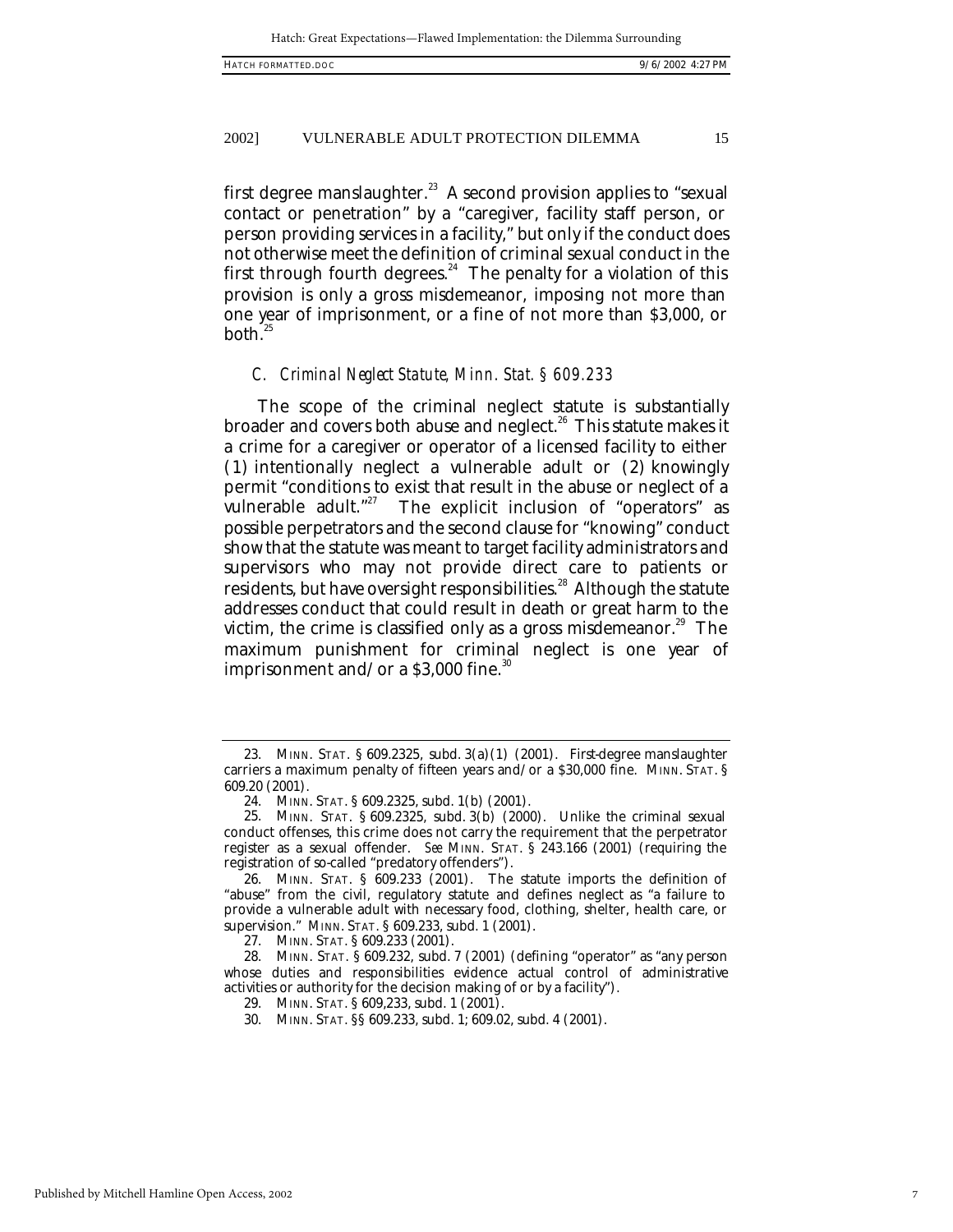# *D. Criminal Financial Exploitation Statute, Minn. Stat. § 609.2335*

The criminal financial exploitation statute addresses three general categories of conduct.<sup>31</sup> First, it covers the failure of a "fiduciary" agent to use a vulnerable adult's financial resources for "food, clothing, shelter, health care, therapeutic conduct, or supervision for the vulnerable adult." $32$  Second, it covers the "use of undue influence, harassment, or duress" to obtain a vulnerable adult's money or property.<sup>33</sup> Third, it covers conduct by which a person "forces, compels, coerces, or entices a vulnerable adult against the vulnerable adult's will to perform services for the profit or advantage of another."<sup>34</sup> The penalties for the first two categories of conduct are based on the penalties for theft, which can range from a misdemeanor-level penalty to a felony-level penalty, depending on the dollar value of the wrongfully used or obtained assets. $35$  A gross misdemeanor penalty attaches to the third category of conduct. $36$ 

# *E. Penalties*

In addition to incarceration and fines, a perpetrator convicted of a vulnerable adult crime is prohibited from working in direct contact with persons receiving services from licensed facilities and programs.<sup>37</sup> In addition, the perpetrator is prohibited from participating in Medicare or state health care programs, such as Medicaid, for a minimum of five years.<sup>38</sup>

Federal regulations also require prosecutors to report criminal convictions for crimes "related to the delivery of a health care item or service" to a national registry, which is designed to identify

<sup>31</sup>*. See generally* MINN. STAT. § 609.2335 (2001).

<sup>32.</sup> MINN. STAT. § 609.2335, subd. 1(1) (2001).

<sup>33.</sup> MINN. STAT. § 609.2335, subd. 1(2)(i) (2001).

<sup>34.</sup> MINN. STAT. § 609.2335, subd. 1(2)(ii) (2001).

<sup>35</sup>*. See* MINN. STAT. §§ 609.2335, subd. 3; 609.52, subd. 3 (2001).

<sup>36</sup>*. See* MINN. STAT. §§ 609.2335, subd. 3; 609.02 (2001).

<sup>37</sup>*. See* MINN. STAT. § 245A.04, subd. 3d (2001).

<sup>38</sup>*. See* Medicare & Medicaid Patient & Program Protection Act of 1987, Pub. L. No. 100-93, 101 Stat. 680 (codified as amended at 42 U.S.C. § 1320a-7 (1991)). The period of exclusion may be extended for more than five years if any of the four following factors exist: (1) the acts resulting in the conviction, or similar acts, were committed over a period of at least one year; (2) the acts resulting in conviction had a significant adverse physical or mental impact on the patient; (3) the sentence imposed by the court included imprisonment; or (4) the convicted abuser has a prior criminal, civil, or administrative sanction record. 42 C.F.R. § 1001.102(b)(5) (2001).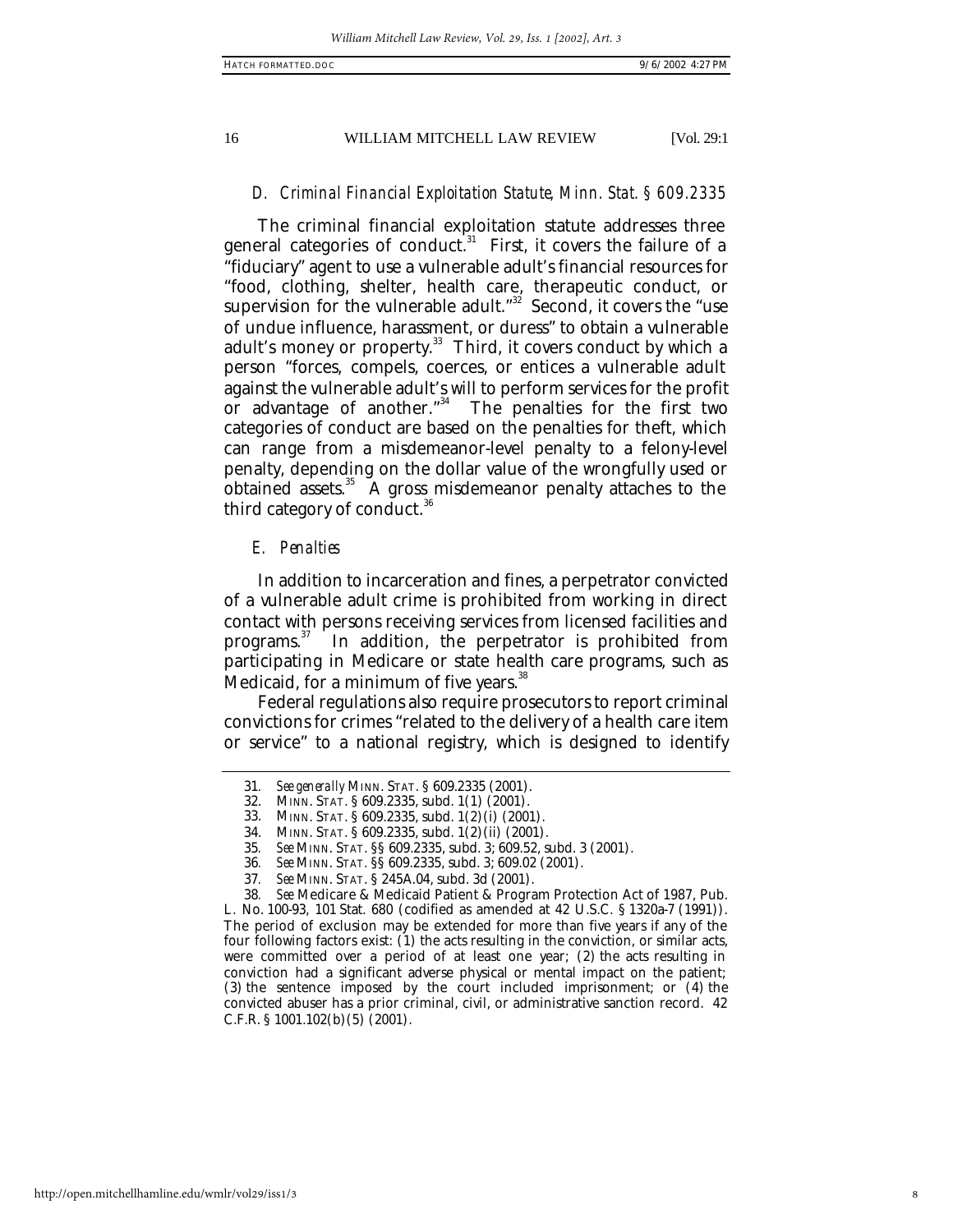perpetrators seeking participation or employment in health care<br>settings.<sup>39</sup> While state disqualifications help to protect other While state disqualifications help to protect other vulnerable adults in the state, the federal regulations provide some assurance that perpetrators will not be able to prey upon vulnerable adults in other states as well.<sup>40</sup>

#### *F. Prosecutorial Jurisdiction*

There is no single, statewide authority responsible for prosecuting crimes against vulnerable adults. Rather, the prosecuting authority for vulnerable adult crimes is the same as for general crimes against persons. For instance, county attorneys are typically responsible for prosecuting felony-level and some gross misdemeanor-level offenses committed within their jurisdictions, while city attorneys are generally responsible for prosecuting misdemeanor and certain gross misdemeanor-level offenses.<sup>41</sup> The Office of the Attorney General has recently become more actively involved in prosecuting crimes against vulnerable adults on a referral basis from city and county attorneys, but it does not have original or concurrent jurisdiction under which it can independently prosecute such cases.

## *G. Prosecutorial Problems with Vulnerable Adult Crimes*

The prosecution of a vulnerable adult crime presents many special challenges. These challenges begin at the investigative stage. Unlike "street crimes" or crimes of violence that occur in homes, reports of vulnerable adult maltreatment in nursing homes or other care facilities may not be reported through 911 calls or reports directly to local law enforcement. More often than not, a vulnerable adult report is called in to a "common entry point," which then processes the complaint before reporting it to the "lead agency."<sup>42</sup> The lead agency will then receive the report, process it once again, conduct its own investigation, and, if appropriate, refer the matter to a law enforcement agency.<sup>43</sup> As a result, many of these reports are not quickly relayed to law enforcement, which

<sup>39.</sup> 45 C.F.R. § 61.8 (2001). This registry is known as the Healthcare Integrity and Protection Data Bank.45 C.F.R. § 61.1 (2001).

<sup>40</sup>*. See infra* section 4.1.D (explaining state disqualifications).

<sup>41</sup>*. See* MINN. STAT. §§ 388.051; 487.25, subd. 10 (2001).

<sup>42</sup>*. See infra* Part IV.A.2. for a full discussion of the reporting process.

<sup>43</sup>*. Id.*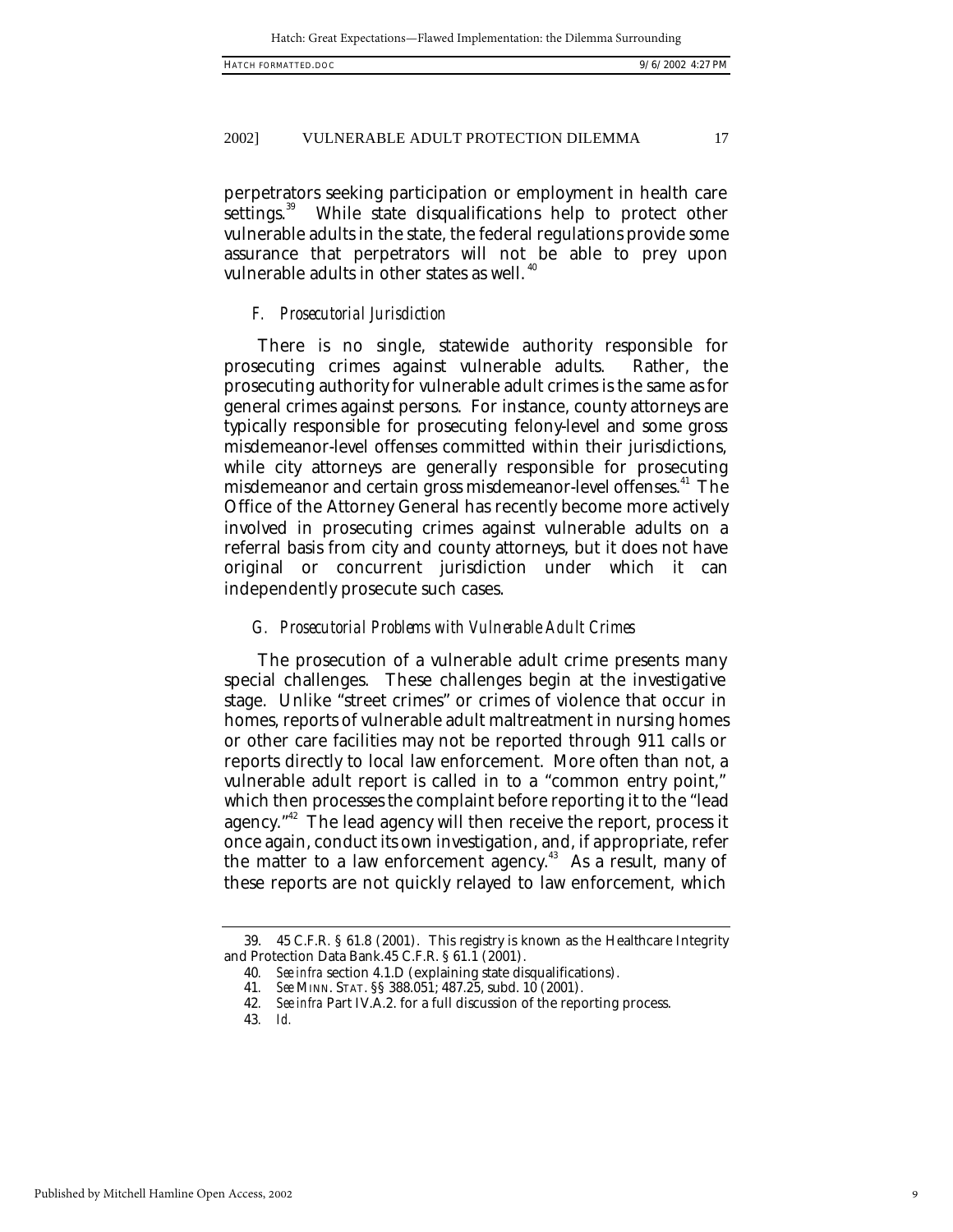may result in important evidence being lost or forgotten before a criminal investigation begins. For example, injuries (such as bruising, bumps, swelling, or lacerations) often fade before police can take any photographs, or a photo line-up of possible assailants may not occur while the attack is still fresh in the mind of an aging victim or witness.

In addition, law enforcement officers may lack adequate training and experience in conducting investigations involving elderly or disabled victims with physical and cognitive impairments. As with child abuse victims, special interviewing techniques are necessary to elicit critical information from victims who have difficulties communicating, or who are fearful or reluctant to accuse the caregivers upon whom they are dependent. Moreover, properly assessing allegations of abuse or neglect of such victims may require medical expertise to distinguish age or disability-related symptoms from intentional physical abuse or neglect. For example, elderly patients can be susceptible to bruising or bone fractures unrelated to blunt trauma or physical force. Further, cases of financial exploitation may require special expertise in accounting and may consume more resources than are available to engage in the time-intensive task of tracking and analyzing financial transactions.

Even if a case is promptly and thoroughly investigated, further challenges arise at trial. The physical abuse of a vulnerable adult is unlikely to occur in the presence of witnesses. The victim may be non-communicative or suffer from dementia or other cognitive impairments that diminish the victim's ability to convey information or to remember details about the abuse. Without clear testimony from the victim, it may be difficult or impossible to prove beyond a reasonable doubt that the abuse occurred. Even if the victim is able to provide a statement after the incident, by the time of trial, the victim may no longer be able to testify because of deteriorating physical or mental condition, or even death.

A case of criminal neglect can be particularly difficult to prosecute if a victim is in a facility and receiving care from many people with various levels of responsibility. In such cases, there may be no single person to hold responsible for the neglect. The neglect may also be attributable to corporate policies or management decisions, such as supply and staffing cuts. This presents another set of evidentiary problems, including those relating to proof of specific intent or knowledge on the part of

http://open.mitchellhamline.edu/wmlr/vol29/iss1/3

10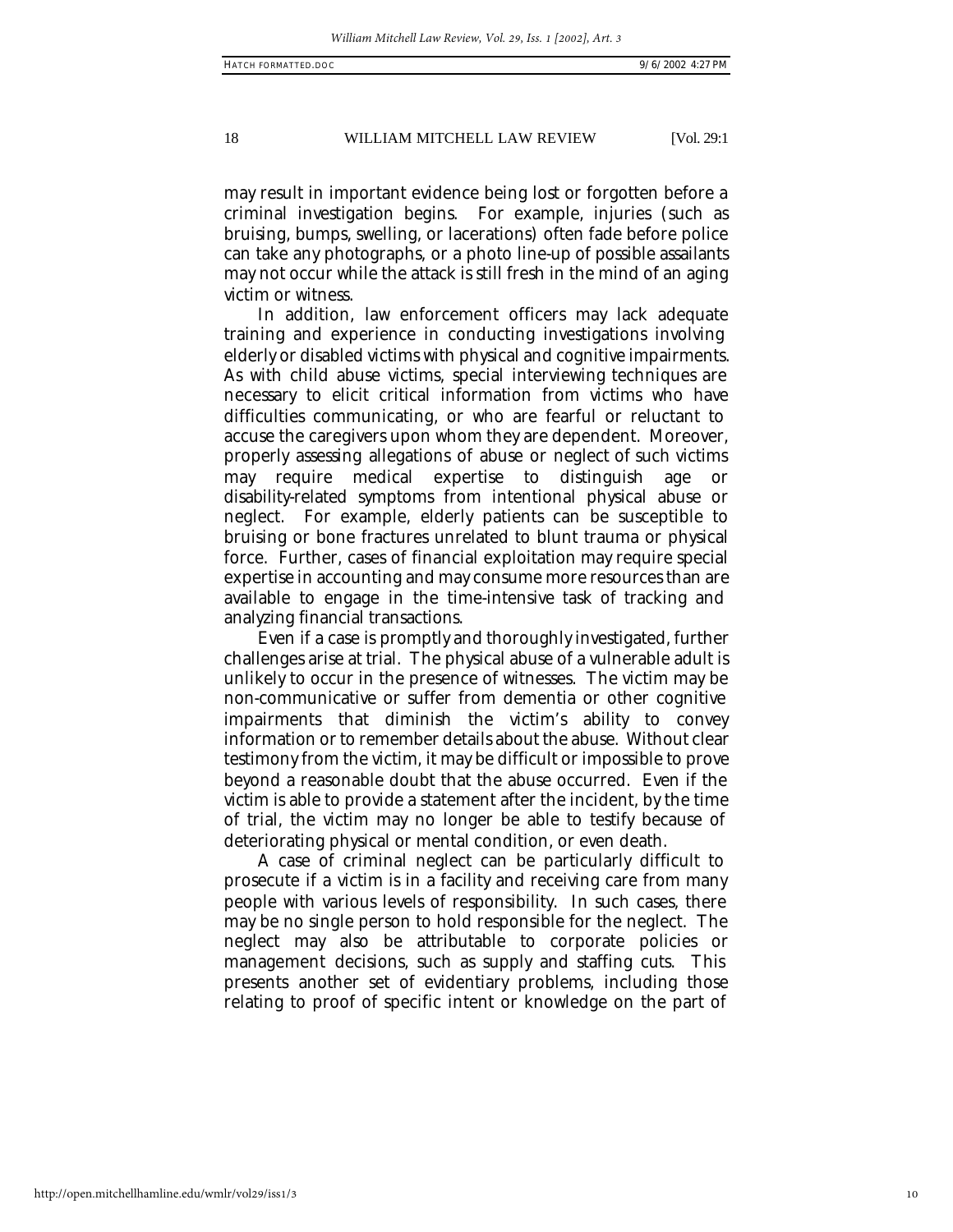corporate officers or other management-level employees who are removed from the direct care setting.

Finally, challenges also exist when judges are unfamiliar or uncomfortable with the prosecution of caregivers working in institutional health care settings. This phenomenon may have played a role in two abuse cases recently brought by the Attorney General's Office.

The first case involved an elderly nursing home resident who suffered from dementia.<sup>44</sup> He was found with a bloody, bruised eye that was swollen shut and required eight stitches.<sup>45</sup> The defendant, a nursing home employee, claimed that she accidentally scratched the resident with her fingernails as she pulled away from being touched on the breast by the resident while she washed his face.<sup>4</sup> The defendant waived a jury trial and the case was tried to a judge. $47$  The judge found the defendant not guilty, despite the uncontroverted medical testimony of the treating physician that the injuries were not consistent with the defendant's explanation, and could only have occurred as a result of a forceful, blunt trauma.<sup>48</sup>

The second case involved a complaint alleging that a caregiver at an assisted living facility used brute force to bathe a resident.  $49$ The resident suffered from dementia, but was communicative and could bathe and groom herself with minimal assistance. $50$ According to other facility staff, when the resident refused to take a shower, the defendant grabbed the resident by the hands and wrists and pushed her onto her bed.<sup>51</sup> The resident began screaming and resisting. $52$ 

The complaint further alleged that the defendant then restrained the resident in a wheelchair and took her down the hall to the shower room.<sup>53</sup> Before reaching the shower room, the

<sup>44.</sup> State v. Jamison, File No. K8-00-77 (Minn. Dist. Ct., Olmsted County, Jan. 5 2000).

<sup>45</sup>*. Id.*

<sup>46</sup>*. Id.*

<sup>47</sup>*. Id.* The victim in this case did not testify because he was non-communicative. *Id.* The defendant also did not testify. *Id.*

<sup>49.</sup> State v. Ahern*,* File No. 00093511 (Minn. Dist. Ct., Hennepin County, Dec. 5, 2000).

<sup>50</sup>*. Id.*

<sup>51</sup>*. Id.*

<sup>52</sup>*. Id.*

<sup>53</sup>*. Id.*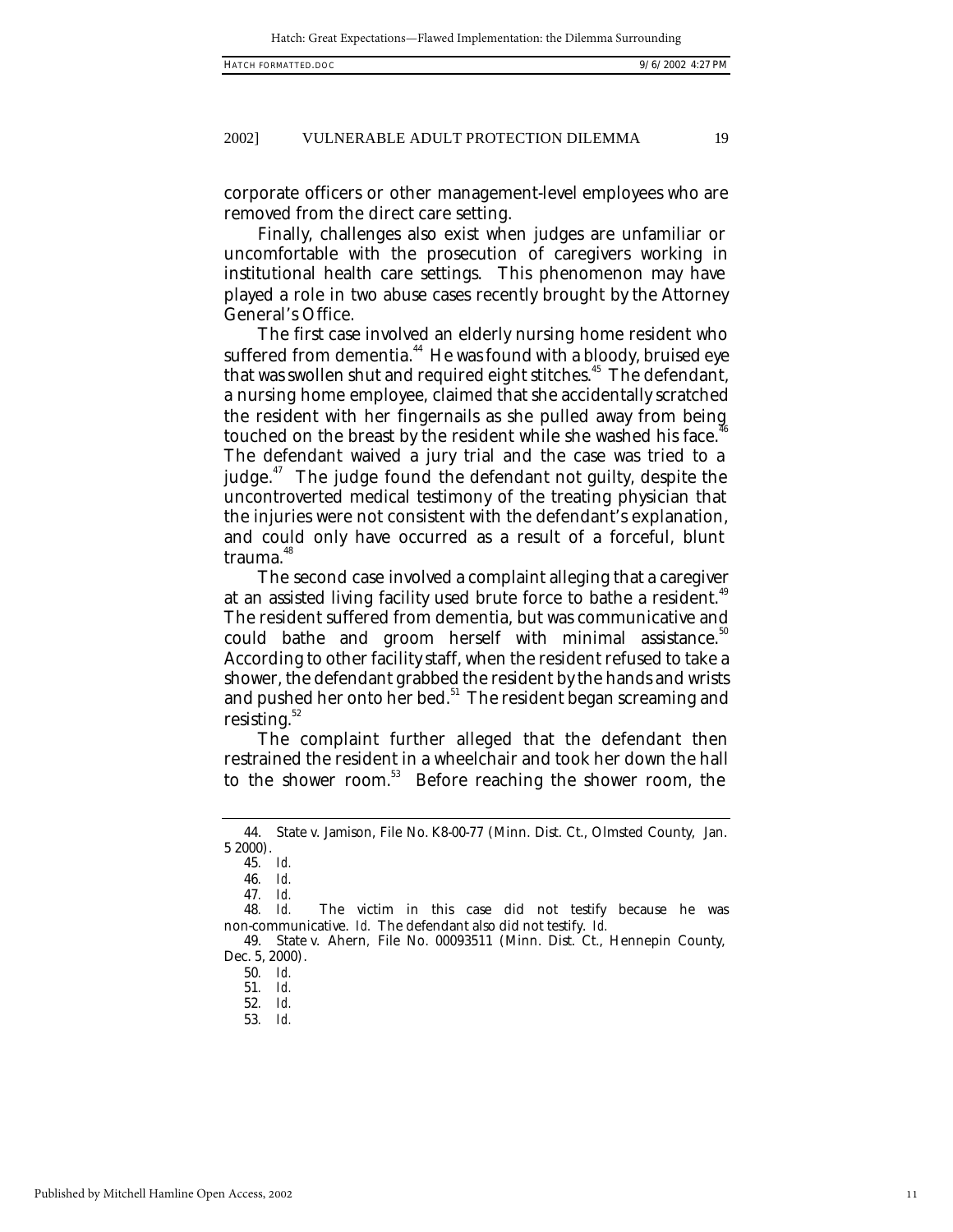resident slid from the wheelchair to the floor.<sup>54</sup> The defendant then stripped the resident on the hallway floor, with two other residents watching, and proceeded to forcibly bathe the resident with wet towels as the resident screamed and struggled.<sup>55</sup> The resident suffered bruising on her shoulders, hands, wrists, and arms. <sup>56</sup> More importantly, the resident was devastated due to the humiliation of being stripped naked in front of other residents.<sup>5</sup> The defendant admitted her actions, but denied any wrongdoing.<sup>58</sup>

The defendant was charged with fifth degree assault, criminal abuse, and disorderly conduct.<sup>59</sup> The case, however, was never brought before a jury because at the pretrial stage, the judge dismissed all three charges for lack of probable cause.<sup>60</sup> Finding that the defendant acted with the intent to fulfill her job duties, and not with the intent to harm the victim, the judge concluded that, while the defendant's conduct was inappropriate, it did "not amount to criminal conduct."<sup>61</sup>

Despite the difficulties in prosecuting crimes against vulnerable adults, it is possible to successfully convict perpetrators. In a recent prosecution by the Attorney General's Office, a jury convicted a nursing assistant of criminal sexual conduct against a nursing home resident who suffered from both physical and mental disabilities. $62$  The perpetrator shaved the pubic area of the patient and proceeded to have sexual contact with the victim under the guise of providing necessary care.<sup>63</sup> There were no other witnesses to the illegal touching, and the conduct became known only when the victim, who suffered from schizophrenia, asked another nursing assistant whether that assistant was going to engage in similar conduct.<sup>64</sup> The victim's question precipitated an internal

60. State v. Ahern*,* File No. 00093511 (Minn. Dist. Ct., Hennepin County, Dec. 5, 2000).

62*. See* State v. Sawyer, File No. K6-01-692 (Minn. Dist. Ct., Ramsey County, July 17, 2002).

63*. Id.*

64*. Id.*

<sup>54</sup>*. Id.*

<sup>55.</sup> State v. Ahern*,* File No. 00093511 (Minn. Dist. Ct., Hennepin County, Dec. 5, 2000).

<sup>56</sup>*. Id.*

<sup>57</sup>*. Id.*

<sup>58</sup>*. Id.*

<sup>59</sup>*. Id.*

<sup>61</sup>*. Id.*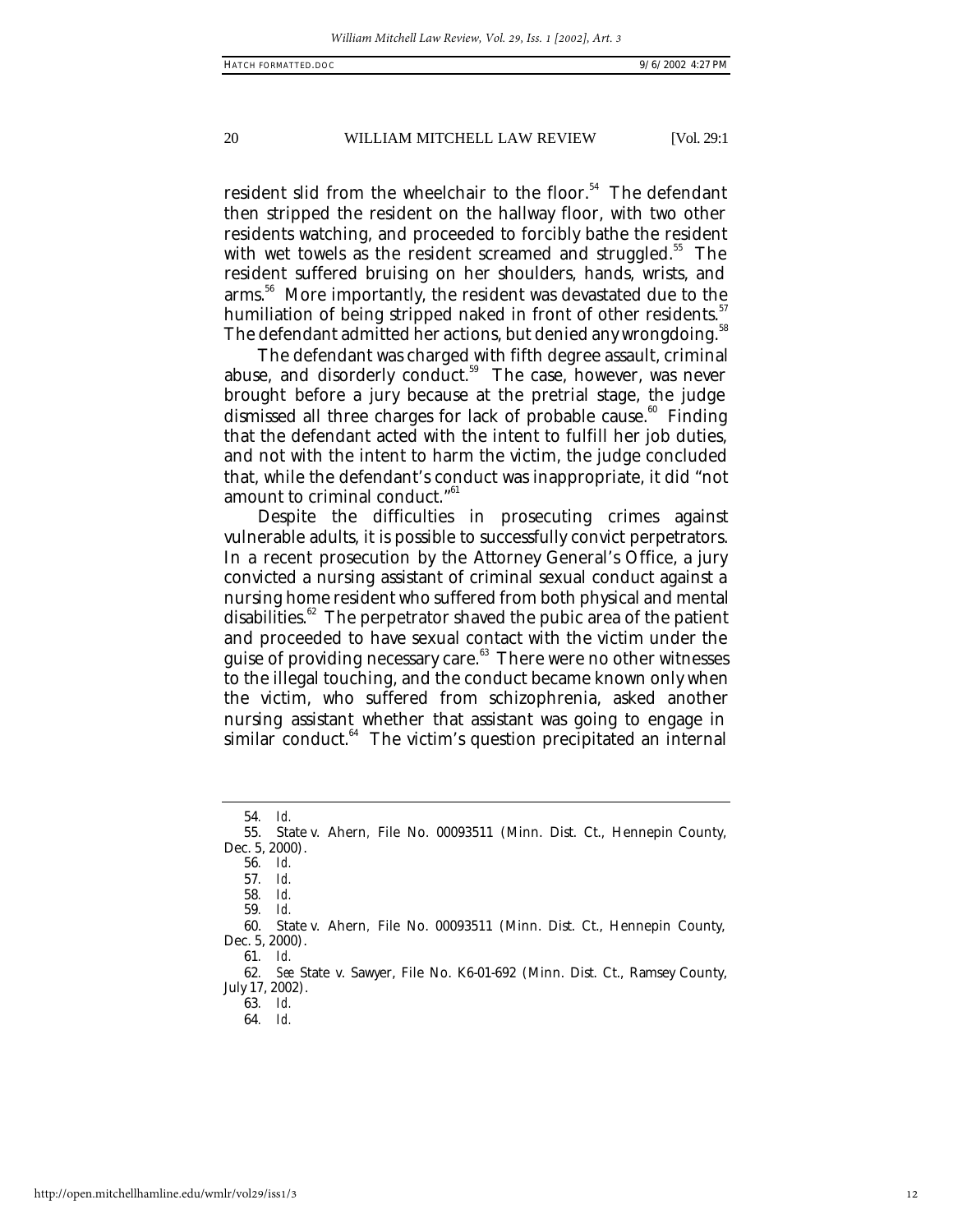inquiry and, ultimately, an investigation by local law enforcement.<sup>65</sup>

Even without third party eyewitnesses, the prosecution in this case was able to present a compelling case. The court found the victim competent to testify, and she was able to tell the jury about the sexual assault in her own words.<sup>66</sup> To help the jury assess the victim's testimony, a psychologist testified about the nature of the victim's mental disability. $^{67}$  To the jury's credit, the victim's testimony clearly was given great weight and was not discounted based simply on her disability.

#### *H. Victor's Case*

How do the criminal laws fare in Victor's case? The most likely charge in this case would be criminal neglect, which is a gross misdemeanor. The prosecution's case is hampered by a number of factors, including delays in receiving adequate investigation reports to facilitate charging Axel. Moreover, even if prosecutors did receive the information soon enough to charge, other factors would make this case difficult to prosecute. These factors include the lack of physical evidence such as photos showing Victor's injuries after the fall, the healing of the unphotographed bruises, Betty and Alice's poor recollection or memory lapses, the lack of supporting testimony from Nancy, and Victor's inability to testify. The prosecutor would also likely have to depend upon expert testimony concerning the cause of the injuries. Furthermore, aggressive defense counsel could build considerable doubt as to the source of Victor's injuries. After all, Victor is senile, and has probably fallen down on other occasions. Assuming that the prosecutor in Victor's case has a typical caseload, which may include two pending murder cases, a rape charge, five aggravated assaults and over twenty pending drug cases, he or she may well decide that there is not enough time to adequately prepare for a criminal case that requires an expert witness, and for which the defendant may only receive probation.

65*. Id.*

67*. Id.*

<sup>66</sup>*. Id.*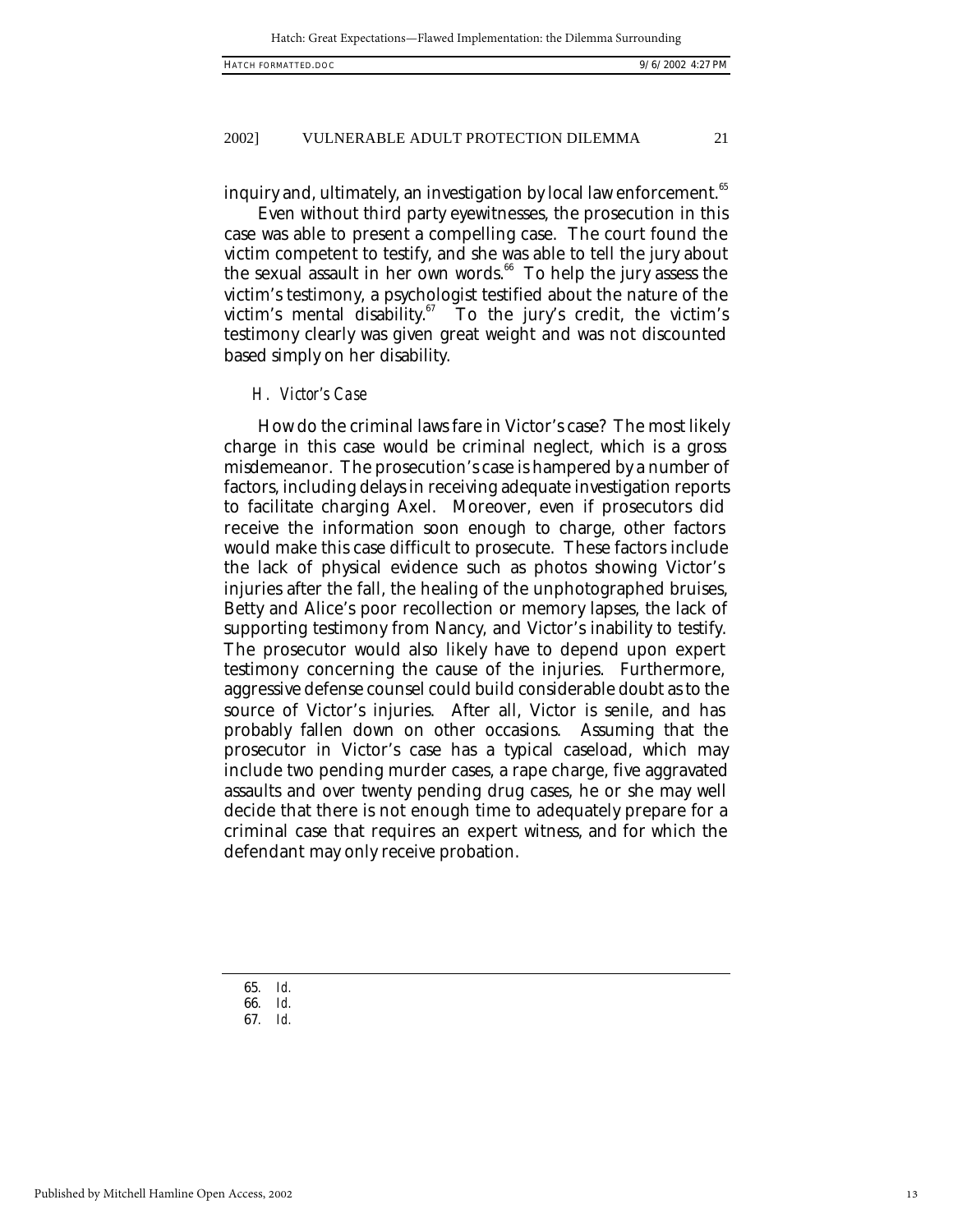#### IV. STATE REGULATORY SYSTEM

## *A. The Vulnerable Adults Act*

The Vulnerable Adults Act (hereinafter "the Act") is the general source of jurisdiction for Minnesota state agencies to investigate care provided to vulnerable adults.<sup>68</sup>

#### *1. Mandated Reports*

The Vulnerable Adults Act requires certain professionals, designated "mandated reporters,"<sup>69</sup> to immediately report to a "common entry point"<sup>70</sup> any incident where the professional has reason to believe that a vulnerable adult is being or has been maltreated. The Act also requires reporting where the reporter has knowledge that a vulnerable adult has sustained a physical injury that is not reasonably explained.<sup>71</sup> The Act defines maltreatment of a vulnerable adult to include abuse, $72$  financial exploitation, and neglect. $3^3$ 

#### *2. Common Entry Point*

Under the Act, the "common entry point" is to receive, screen, and refer a report of alleged maltreatment to one or more of several different agencies.<sup>74</sup> For instance, if there is reason to believe that a crime has been committed, the report should be

MINN. STAT.§ 626.5572, subd. 16 (2001).

70. The "common entry point" is the entity responsible for receiving reports of suspected maltreatment under the Vulnerable Adults Act. MINN. STAT. § 626.5572, subd. 5 (2001). Each of the 87 counties in Minnesota has a designated common entry point. *See* MINN. STAT. § 626.557, subd. 9 (2001).

71*. See* MINN. STAT. § 626.557, subd. 3 (2001).

72. "Abuse" includes physical, verbal, emotional, and sexual abuse. MINN. STAT. § 626.5572, subd. 2 (2001).

- 73*. See* MINN. STAT. § 626.5572, subd. 15 (2001).
- 74*. See* MINN. STAT. § 626.557, subd. 9a (2001).

<sup>68</sup>*. See* MINN. STAT. §§ 626.557, 626.5572 (2001).

<sup>69.</sup> "Mandated reporters" are defined as:

a professional or professional's delegate while engaged in: (1) social services; (2) law enforcement; (3) education; (4) the care of vulnerable adults; (5) any of the occupations referred to in section 214.01, subdivision 2: (6) an employee of a rehabilitation facility certified by subdivision  $2$ ; (6) an employee of a rehabilitation facility certified the commissioner of jobs and training for vocational rehabilitation; (7) an employee or person providing services in a facility as defined in subdivision 6; or (8) a person that performs the duties of the medical examiner or coroner.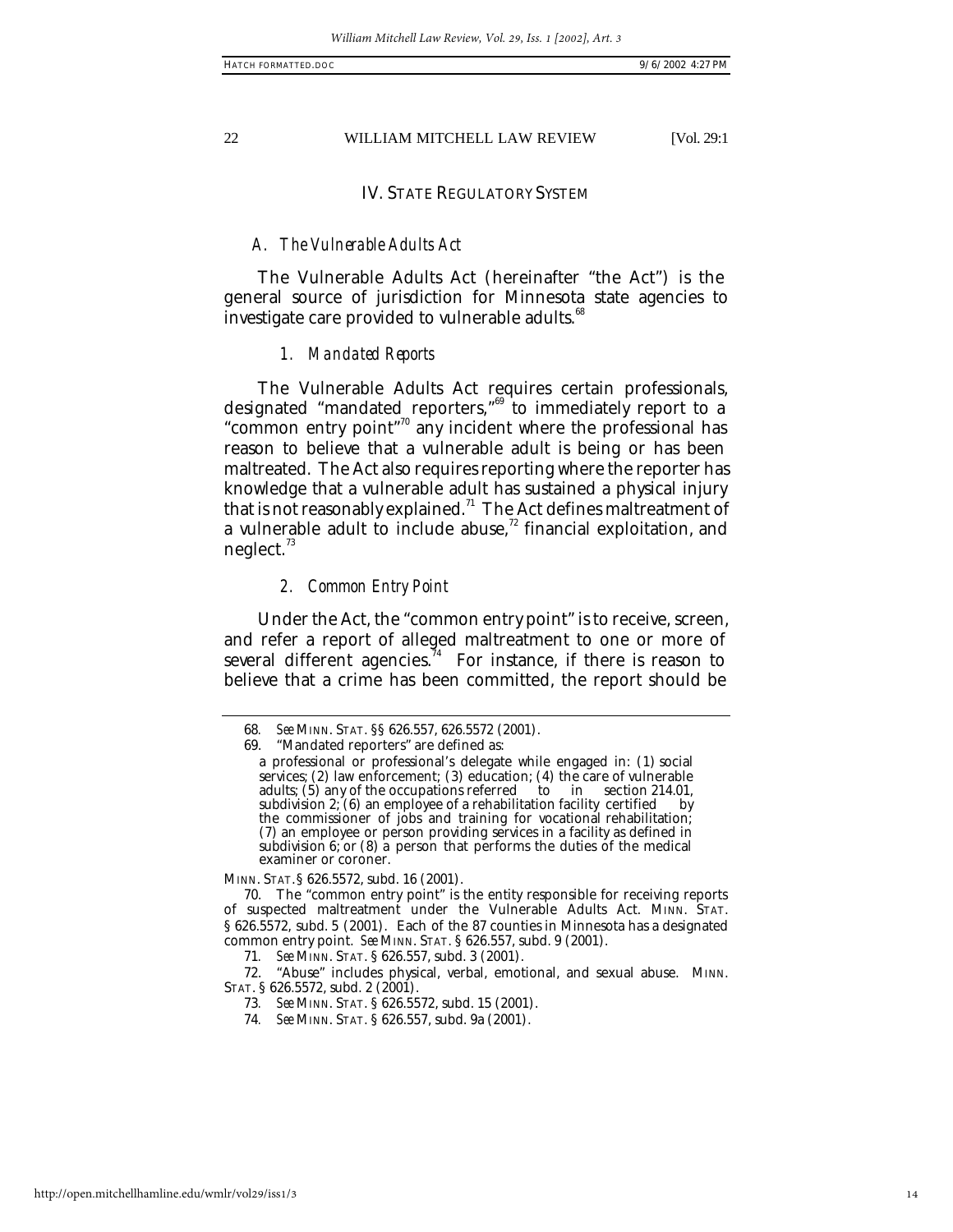referred to a law enforcement agency.<sup>75</sup> If the common entry point determines that there is an immediate need for adult protective services, it should also refer the report to the appropriate county adult protective services unit.<sup>16</sup>

The common entry point may also refer the report to an administrative agency, which is designated as the "lead agency" for investigation.<sup>77</sup> The Minnesota Department of Health ("MDH") is the lead agency if the report alleges that the maltreatment occurred in a hospital, nursing home, residential home, boarding care home, or by a home care provider.<sup>78</sup> The Minnesota Department of Human Services ("DHS") is the lead agency if the alleged maltreatment occurred in a program licensed as an adult daycare center, an adult foster care center, a program for people with developmental disabilities, a mental health program, a chemical health program, or a personal care provider organization.<sup>79</sup> Finally, the county social service agencies or their designees are the lead agencies for all other reports, including reports of alleged familial maltreatment in the vulnerable adult's own home.<sup>80</sup>

#### *3. Substantiating Maltreatment and Determining Culpability*

Upon the conclusion of its investigation, a lead agency is required to determine whether the report of maltreatment is "substantiated,"<sup>81</sup> "inconclusive,"<sup>82</sup> or "false."<sup>83</sup>

If the lead agency determines that the report is substantiated, it must then decide whether the facility or an individual caregiver

78*. See* MINN. STAT. § 626.5572, subd. 13(a) (2001).

79*. See* MINN. STAT. § 626.5572, subd. 13(b) (2001).

<sup>75</sup>*. See* MINN. STAT. § 626.557, subd. 9a(2) (2001). When a law enforcement agency concludes an investigation of alleged maltreatment of a vulnerable adult, it decides whether to forward its determination to a city or county attorney for criminal charges. *See id.*

<sup>76</sup>*. See* MINN. STAT. § 626.557, subd. 9a(1) (2001).

<sup>77</sup>*. See* MINN. STAT. § 626.557, subd. 9a(3) (2001).

<sup>80</sup>*. See* MINN. STAT. § 626.5572, subd. 13(c) (2001).

<sup>&</sup>quot;Substantiated" means that "a preponderance of evidence shows that an act that meets the definition of maltreatment occurred." MINN. STAT. § 626.5572, subd. 19 (2001).

<sup>82.</sup> "Inconclusive" means that "there is less than a preponderance of evidence to show that maltreatment did or did not occur." MINN. STAT. § 626.5572, subd. 11 (2001).

<sup>83</sup>*. See* MINN. STAT. §§ 626.557, subd. 9c(b) (2001). "False" means that "a preponderance of evidence shows that an act that meets the definition of maltreatment did not occur." MINN. STAT. § 626.5572, subd. 7 (2001).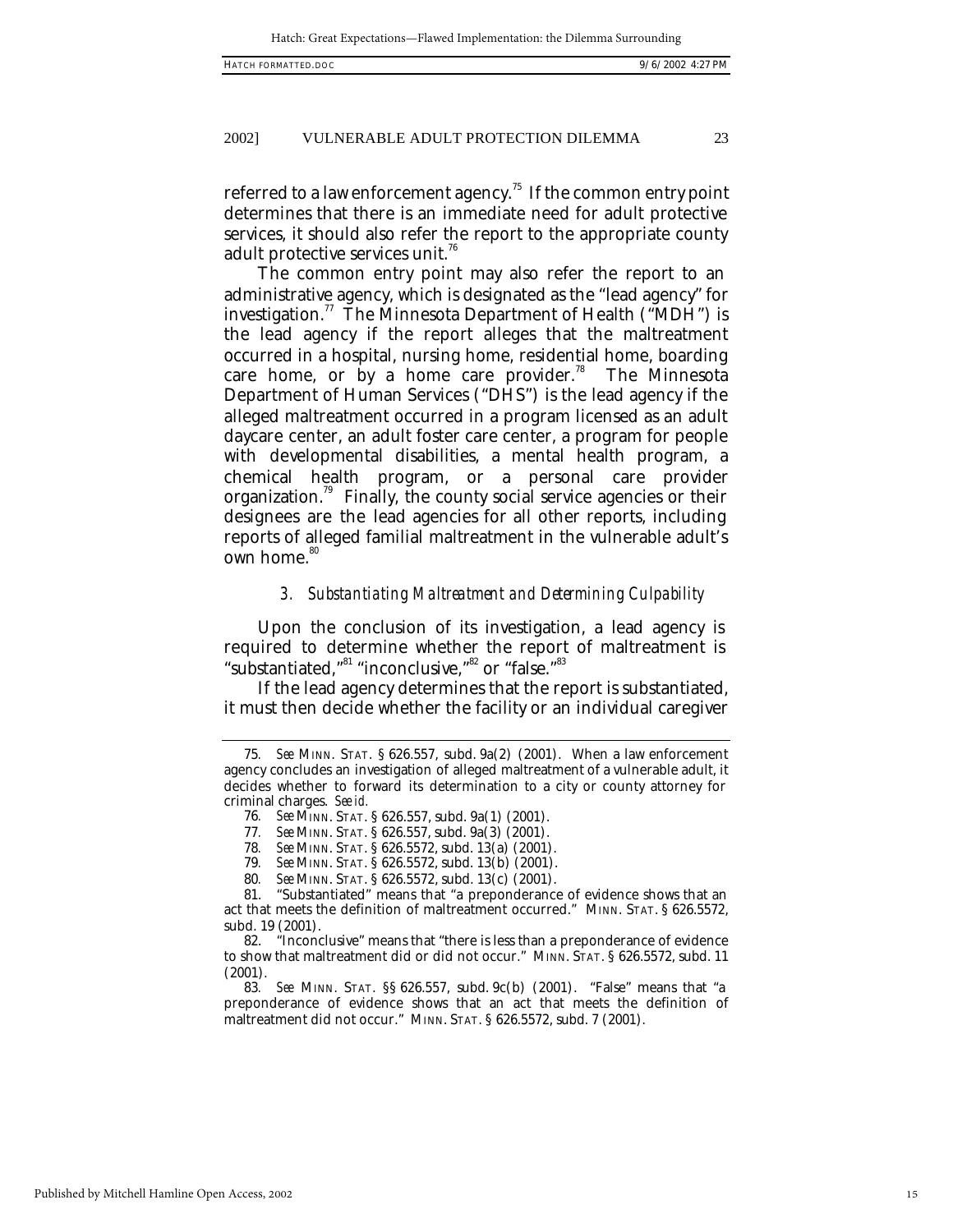was responsible for the maltreatment.<sup>84</sup> In so doing, the lead agency must consider, among other things, the comparative responsibility between the facility and other caregivers, and the requirements placed upon the employee.<sup>85</sup> For example, the lead agency must evaluate the adequacy of the facility's policies and procedures, training program, caregiver supervision, staffing levels, and the individual caregiver's participation in the training.

#### *4. Disqualification*

If maltreatment is substantiated, the agency must then determine whether the maltreatment is "serious" or "recurring" so as to require disqualification of the individual health care provider. Disqualification prevents an individual from working in any position allowing direct contact with vulnerable adults in DHS or MDH licensed programs, unlicensed personal care provider<br>organizations, supplemental nursing services, and some organizations, supplemental nursing services, Department of Corrections programs.<sup>87</sup>

## *5. Duration of Disqualification and Set Aside*

A disqualification for serious or recurring maltreatment lasts seven years. <sup>88</sup> The disqualified person may request that the lead agency "set aside" a disqualification to allow the individual to work in a specific program.<sup>89</sup> To obtain a set aside, the person must show that he or she does not pose a "risk of harm" to the people receiving services from that program.<sup>90</sup>

#### *6. Impact on Regulated Health Facilities*

If the facility is found culpable for maltreatment, the maltreatment finding alone has no impact on the facility. The licensing agency may or may not sanction the facility based on the maltreatment finding.<sup>91</sup>

<sup>84</sup>*. See* MINN. STAT. § 626.557, subd. 9c(c) (2001).

<sup>85.</sup> MINN. STAT. § 626.557, subd. 9c(c)(2) (2001)*.* 86*. Id.*

<sup>87</sup>*. See* MINN. STAT. § 245A.04, subd. 3d(a) (2001).

<sup>88</sup>*. See* MINN. STAT. § 245A.04, subd. 3d(a)(4) (2001).

<sup>89.</sup> MINN. STAT. § 245A.04, subd. 3b(a) (2001).

<sup>90.</sup> MINN. STAT. § 245A.04, subd. 3b(a)(2) (2001).

<sup>91.</sup> If the lead agency determines that it is appropriate to sanction the facility, it might take a licensing action against the facility. *See* MINN. STAT. § 245A.07 (2001).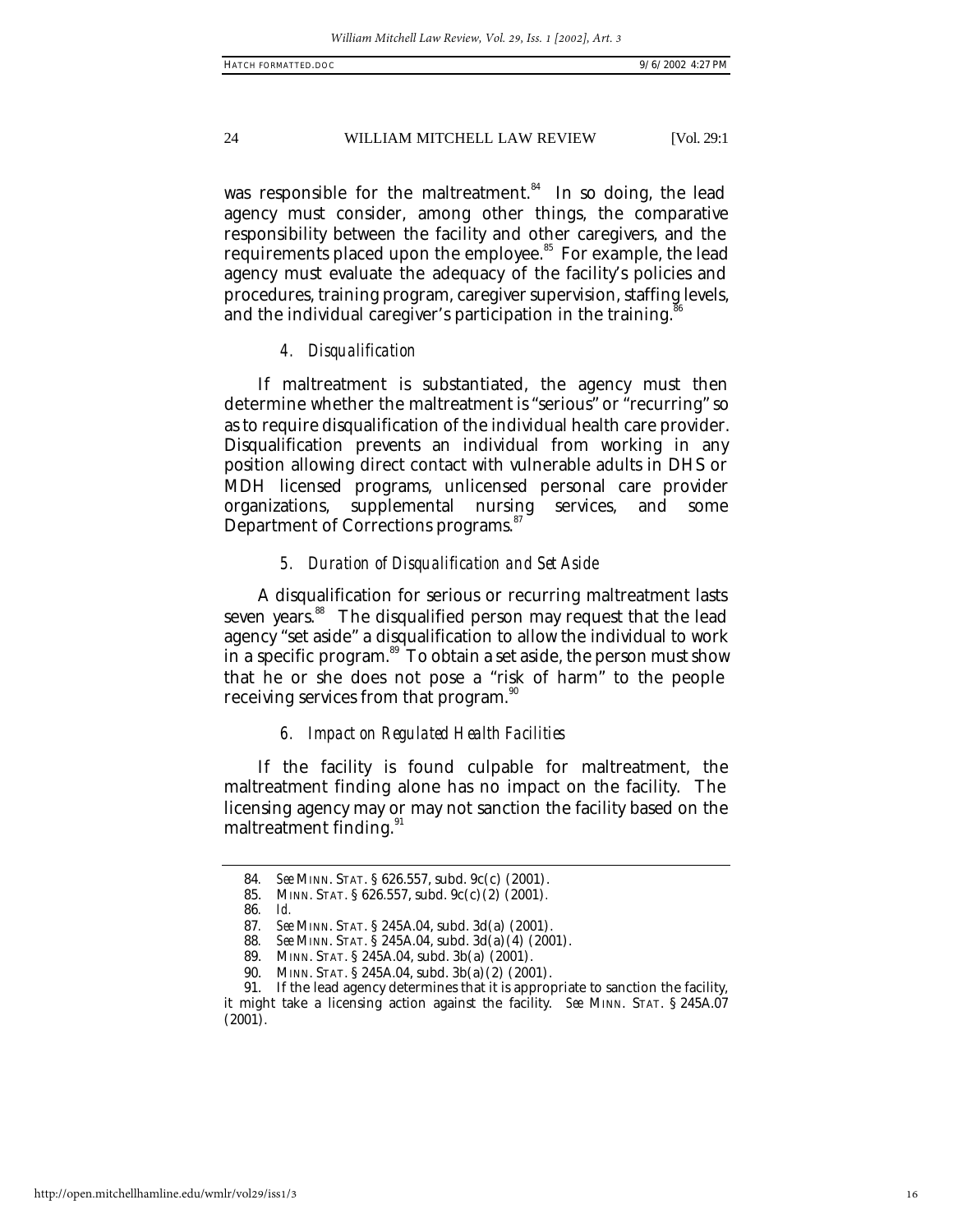## *7. Impact on Unlicensed Health Workers*

The workers most affected by the determination of maltreatment are unlicensed caregivers, such as nursing assistants and orderlies. Having no funds to pay for an attorney and little ability to defend themselves, these people become the easy scapegoats of licensed facilities and licensed professionals.

If the maltreatment is serious or recurring, the person will be disqualified. If the maltreatment is not considered serious or recurring, and the individual is not a nursing assistant,  $\mathbb{Z}^2$  the only consequence of the lead agency's maltreatment determination is that the name of the substantiated perpetrator is placed on a database maintained by the Commissioner of Human Services.<sup>3</sup>

The DHS database is used to conduct background studies on people working in the settings where background studies are required by Minnesota statute.<sup>94</sup> If the individual maltreats a vulnerable adult again, the two instances of maltreatment may constitute recurring maltreatment and result in disqualification of the individual.<sup>95</sup> DHS is the only agency that has access to the database. The identity of the persons substantiated as perpetrators is private data and cannot be disclosed to the public without a court order.<sup>96</sup> Because the consequences of a violation are not public, there is no deterrent effect in the process.

## *8. Impact on Licensed Health Professionals*

A licensed health professional, such as a nurse, social worker, psychologist, family therapist, family physician, or physician's assistant, may not be disciplined by a lead agency for maltreatment of a vulnerable adult, unless it relates to work in a foster care or family child care setting. $97$  Instead, the lead agency can only refer its maltreatment finding to the appropriate health-related licensing board for consideration of possible disciplinary action.<sup>98</sup> Indeed, the lead agency cannot generally disqualify a licensed health professional except as it relates to work in family child care or

<sup>92.</sup> Nursing assistants have additional consequences stemming from a maltreatment determination. *See infra* Section IV.C.

<sup>93</sup>*. See* MINN. STAT. § 626.557, subd. 9c(i) (2001).

<sup>94</sup>*. See* MINN. STAT. § 245A.04, subd. 3 (2001).

<sup>95</sup>*. See* MINN. STAT. § 245A.04, subd. 3d (2001).

<sup>96.</sup> MINN. STAT. § 626.557, subd. 12b(b)(2)(iii) (2001).

<sup>97</sup>*. See* MINN. STAT. § 245A.04, subd. 3d(b) (2001).

<sup>98</sup>*. See* MINN. STAT. § 245A.04, subd. 3d(b)(1) (2001).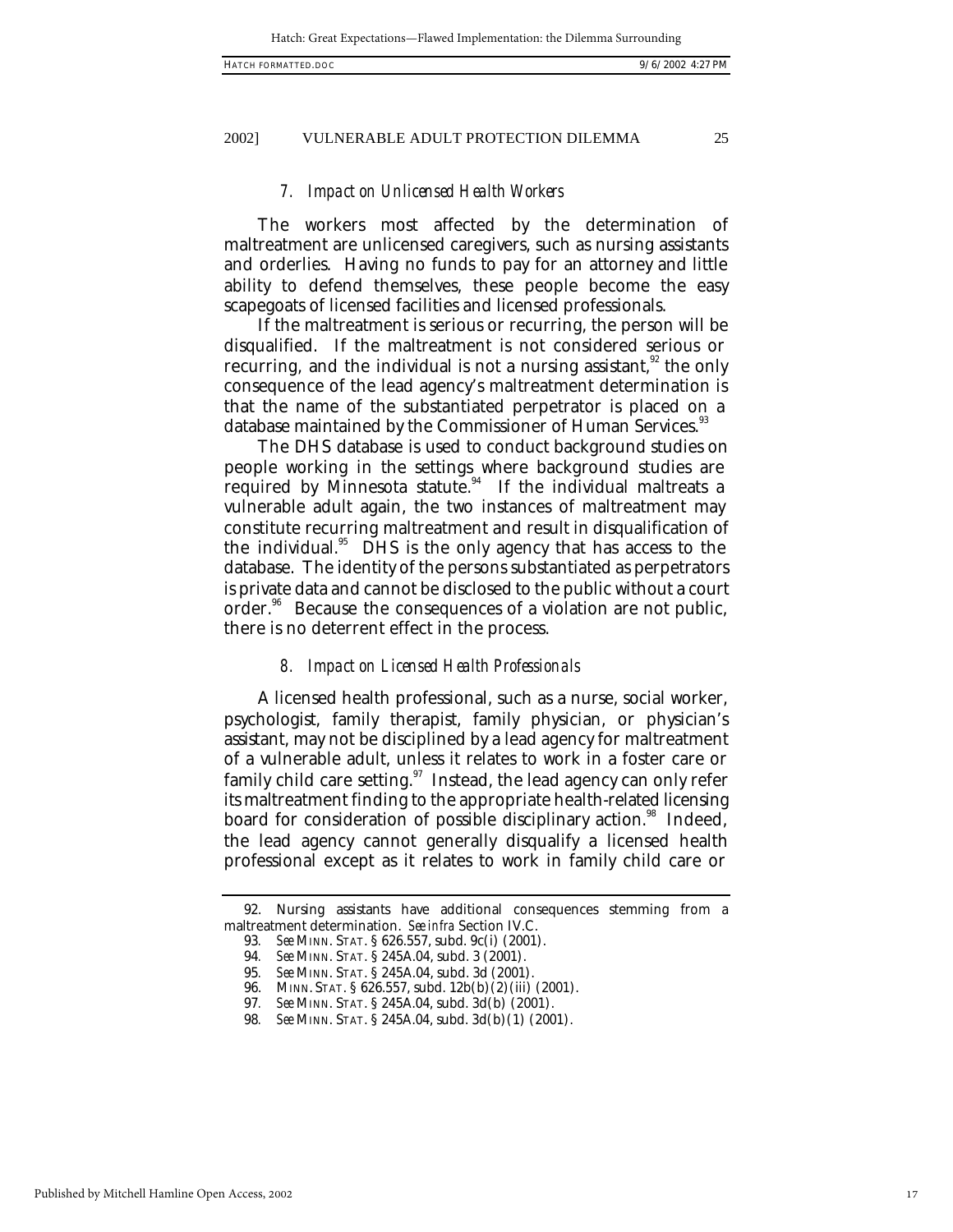foster care.

#### *B. Minnesota Department of Human Services*

DHS licenses and regulates adult foster care programs, day training and habilitation services, intermediate care facilities for adults with mental retardation or related conditions, residentialbased habilitation programs, semi-independent living services providers, and chemical dependency programs.<sup>99</sup> As the regulator, DHS inspects these programs every two years and, if it finds a deficiency during an inspection, may issue a corrective order, place a license on conditional status, temporarily or permanently suspend a license, revoke a license, and impose a fine of up to \$1,000 per violation.<sup>100</sup>

DHS is also a "lead agency" under the Vulnerable Adults Act that investigates reports of maltreatment in the above programs. DHS currently has twenty employees assigned to investigate vulnerable adult complaints and ten employees assigned to inspect<br>its vulnerable adult programs.<sup>101</sup> In 1999 and 2000, DHS its vulnerable adult programs. $101$ substantiated 153 and  $157$  reports of maltreatment respectively. $^{102}$ DHS disqualified sixty-six people in 1999 and fifty-one people in  $2000$  for serious or recurring maltreatment.<sup>103</sup> The agency also took four licensing actions in 1999 based on four reports, and eleven licensing actions in 2000 based on sixteen reports.<sup>104</sup>

DHS also conducts "background studies" on persons working in agency-licensed programs and certain other specified programs.<sup>105</sup> The purpose of the background study is to screen for individuals who have been convicted of certain crimes, who have committed serious or recurring maltreatment, or who have failed to report serious or recurring maltreatment. Such individuals are

<sup>99</sup>*. See* MINN. STAT. § 245A.03, subd. 1 (2001); *see also* MINN. STAT. ch. 245B (2001) (day training and habilitation services, intermediate care facilities for adults with mental retardation or related conditions, residential-based habilitation programs, and semi-independent living services); MINN. R. 9530.4100-.4450 (2001) (chemical dependency); MINN. R. 9543 (2001) (adult foster care).

<sup>100</sup>*. See* MINN. STAT. §§ 245A.06-.07 (2001).

<sup>101.</sup> Interview with Jim Schmidt, Management Analyst, Minnesota Department of Human Services, Licensing Division, in St. Paul, Minn. (June 12, 2002).

<sup>102</sup>*. Id*.

<sup>103</sup>*. Id*.

<sup>104</sup>*. Id*.

<sup>105</sup>*. See* MINN. STAT. § 144.057, subd. 1 (West Supp. 2002); MINN. STAT. § 245A.04, subd. 3(b)(1) (West Supp. 2002); MINN. STAT. § 245A.04, subd. 3(e) (2001).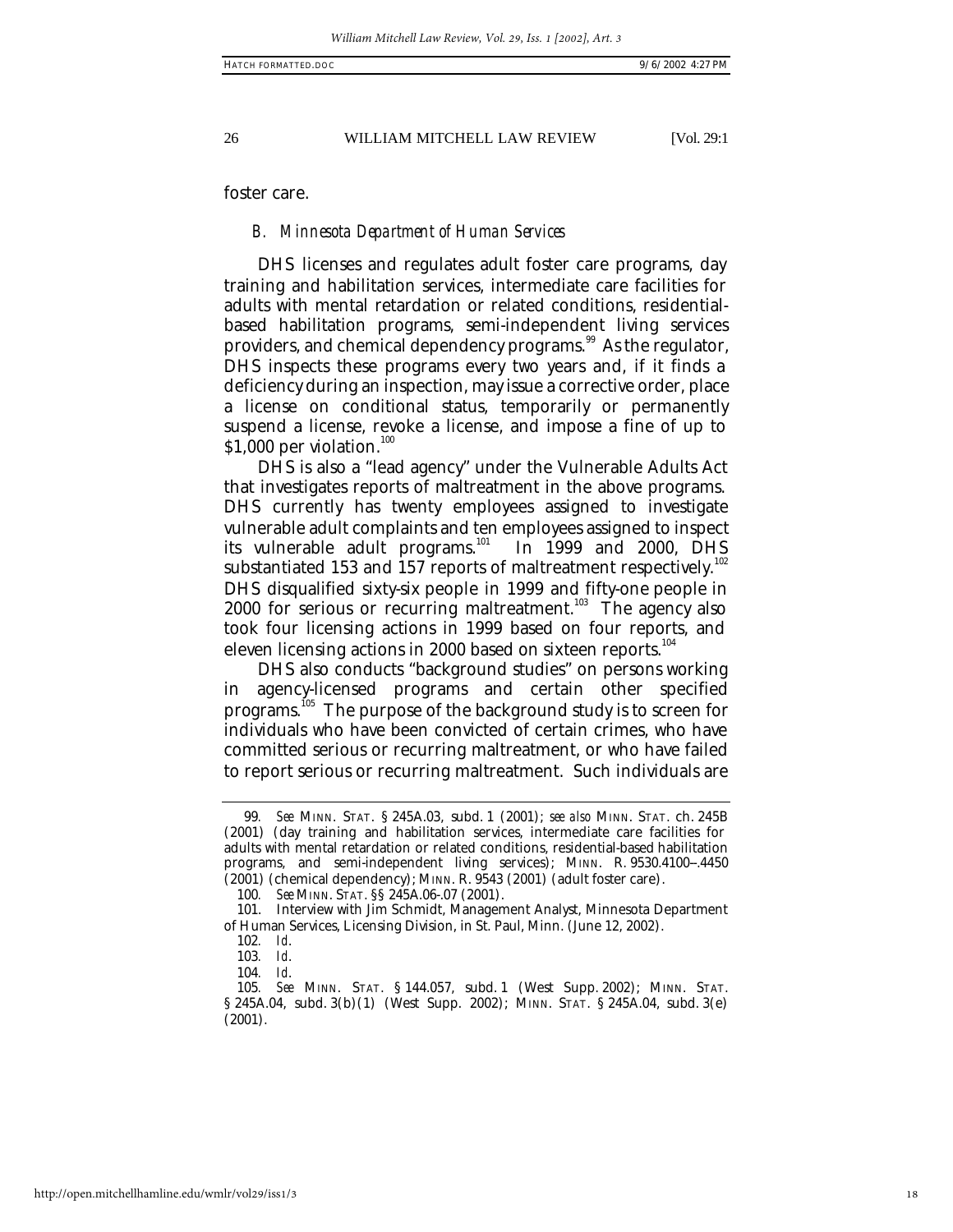disqualified from having direct contact with vulnerable adults.<sup>106</sup>

In addition to regulating these programs, DHS must negotiate with and provide funding to such programs on behalf of the state and federal government. As a result, DHS is sometimes caught in the financial stress of a government agency that needs to contain welfare and Medicaid costs, while it regulates providers that need money to provide adequate service to a growing population of vulnerable adults. This dual role creates a dilemma for DHS. As the government contractor, it must negotiate tight service contracts with nursing homes and other providers. As the provider's regulator, it must tell these providers that they do not have sufficient training or sufficient staff. Faced with this inherent conflict of interest, it is sometimes difficult for the agency to reprimand, much less threaten to close, a facility that has insufficient staff.

#### *C. Minnesota Department of Health*

The Minnesota Department of Health ("MDH") regulates care provided to vulnerable adults in facilities such as hospitals, nursing and boarding care homes, supervised living facilities, home health care organizations, and assisted living facilities.<sup>107</sup> MDH's authority to sanction a program varies depending upon the type of program.<sup>108</sup> MDH contracts with DHS for DHS to conduct MDH contracts with DHS for DHS to conduct background studies for employees who have direct contact with

<sup>106</sup>*. See* MINN. STAT. § 245A.04, subd. 3d(a) (West Supp. 2002).

<sup>107</sup>*. See* MINN. STAT. §§ 144.50-.581 (West Supp. 2002) (hospitals); MINN. STAT. §§ 144A.01-.18 (West Supp. 2002) (nursing homes); MINN. STAT. §§ 144A.43-.48 (West Supp. 2002) (home care providers and assisted living care providers); MINN. STAT. §§ 144A.70-.74 (West Supp. 2002) (supplemental nursing services agencies); MINN. STAT. ch. 144D (West Supp. 2002) (housing with services establishments); MINN. STAT. § 157.17 (2001) (board and lodging establishments with special services).

<sup>108</sup>*. See, e.g.,* MINN. R. ch. 4640 (2001) (hospital licensing rules do not provide for monetary penalties or licensing sanctions); MINN. R. ch. 4655 (2001) (boarding care home rules allow monetary penalties for license violations); MINN. R. ch. 4658 (2001) (nursing home rules allow monetary penalties and licensing sanctions including conditional licenses, limited licenses, license suspensions, license revocations, and denied license renewals for license violations); MINN. R. ch. 4665 (2001) (supervised living facility rules do not provide for monetary penalties or licensing sanctions); MINN. R. 4668.0002-.0240 (2001) (home health care facility rules allow monetary penalties and licensing sanctions for license violations); MINN. R. 4668.0800-.0870 (2001) (assisted living facility rules do not provide for monetary penalties or licensing sanctions).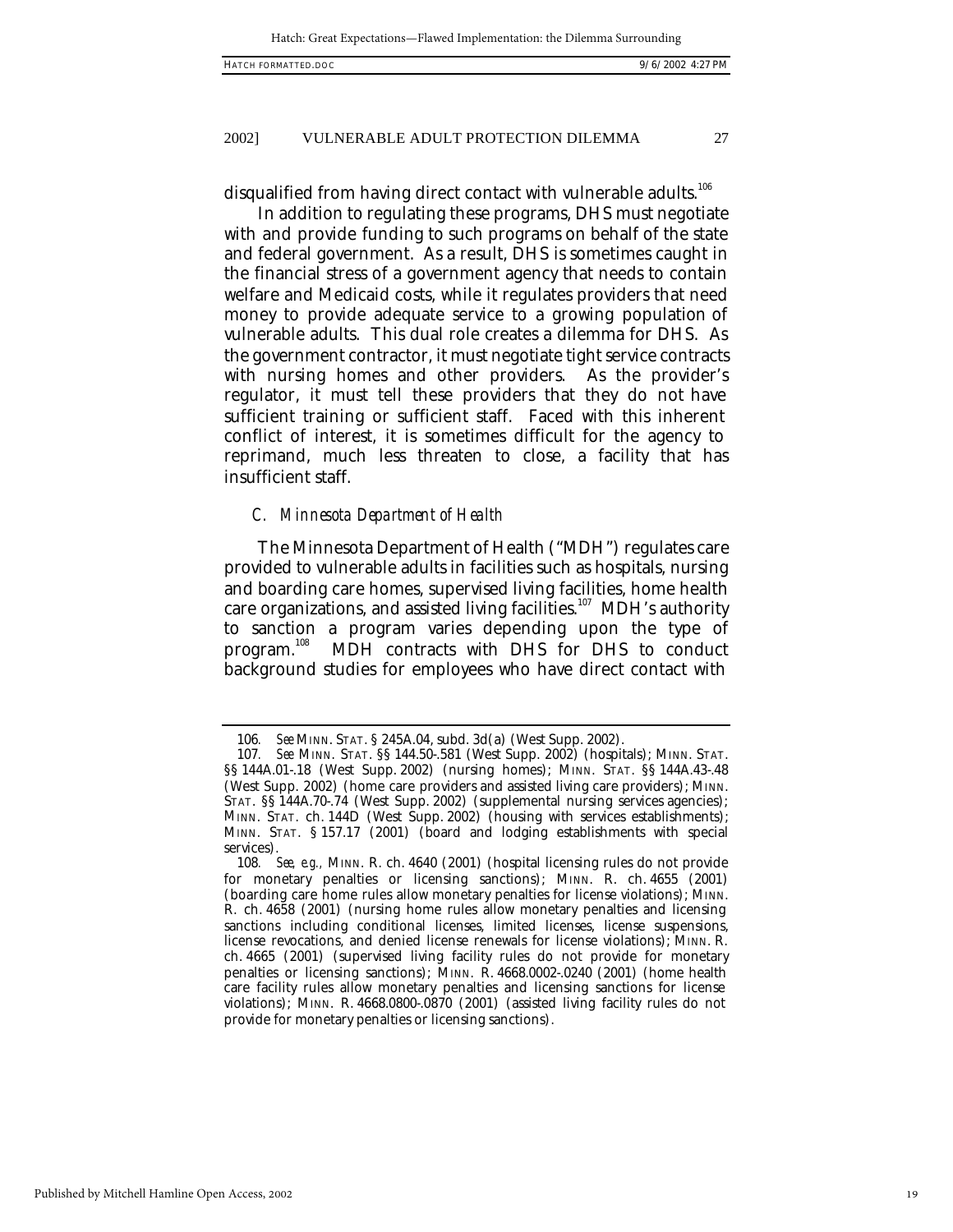patients in MDH-regulated facilities.<sup>109</sup>

MDH is the designated "lead agency" under the Vulnerable Adults Act to investigate allegations of maltreatment of vulnerable adults in the above facilities.<sup>110</sup> If it finds a person culpable of maltreatment, MDH makes a recommendation to DHS about whether the maltreatment was "serious" or "recurring."<sup>111</sup> DHS then assesses the report and recommendations, and determines whether the person should be disqualified.<sup>112</sup>

MDH also maintains a nursing assistant registry, required by federal law<sup>113</sup> to track reports of substantiated maltreatment against nursing assistants.<sup>114</sup> Any reports of substantiated maltreatment become a permanent part of a nursing assistant's registry entry. $^{115}$ Under federal and state law, nursing facilities are prohibited from employing nursing assistants who have a finding of maltreatment in the registry. $^{116}$ 

In 1999, MDH investigated 446 allegations of maltreatment. $^{117}$ Of those, it substantiated 110 determinations of maltreatment against individuals, and sixty-one against facilities.<sup>118</sup> In 2000, the agency investigated 587 allegations of maltreatment.<sup>119</sup> It substantiated ninety-four maltreatment determinations against individuals and eighty-nine against facilities. $120$ 

113*. See* 42 C.F.R. § 483.156 (2001) (requiring states to establish and maintain a nursing assistant registry in compliance with federal regulations regarding purpose, operation, content, and information disclosure).

114*. See* MINN. STAT. § 144A.61 (2001) (requiring the Minnesota Department of Health to implement a nursing assistant registry as mandated by federal law).

120*. Id.*

<sup>109</sup>*. See* MINN. STAT. § 144.057, subd. 1 (West Supp. 2002).

<sup>110.</sup> MINN. STAT. § 626.5572, subd. 13(a) (2001).

<sup>111</sup>*. See* MINN. STAT. § 144A.53, subd. 3 (2001). After determining that a complaint is valid, MDH may also recommend that an administrative agency, health care provider, home care provider, residential care home, or a health facility should (1) modify or cancel actions giving rise to a complaint; (2) alter the practice, rule or decision giving rise to the complaint; (3) provide more information about the action under investigation; or (4) take any other step considered appropriate by the Office of Health Facility Complaints. *Id*.

<sup>112</sup>*. See* MINN. STAT. § 245A.04, subd. 3d(a)(4) (2001).

<sup>115</sup>*. See* 42 C.F.R. § 483.156(c)(1)(iv)(D) (2001).

<sup>116</sup>*. See* 42 C.F.R. § 483.13(c)(ii) (2001).

<sup>117.</sup> Interview with Arnie Rosenthal, Director, Office of Health Facility Complaints, Minnesota Department of Health, in St. Paul, Minn. (June 13, 2002).

<sup>118</sup>*. Id.* 119*. Id.*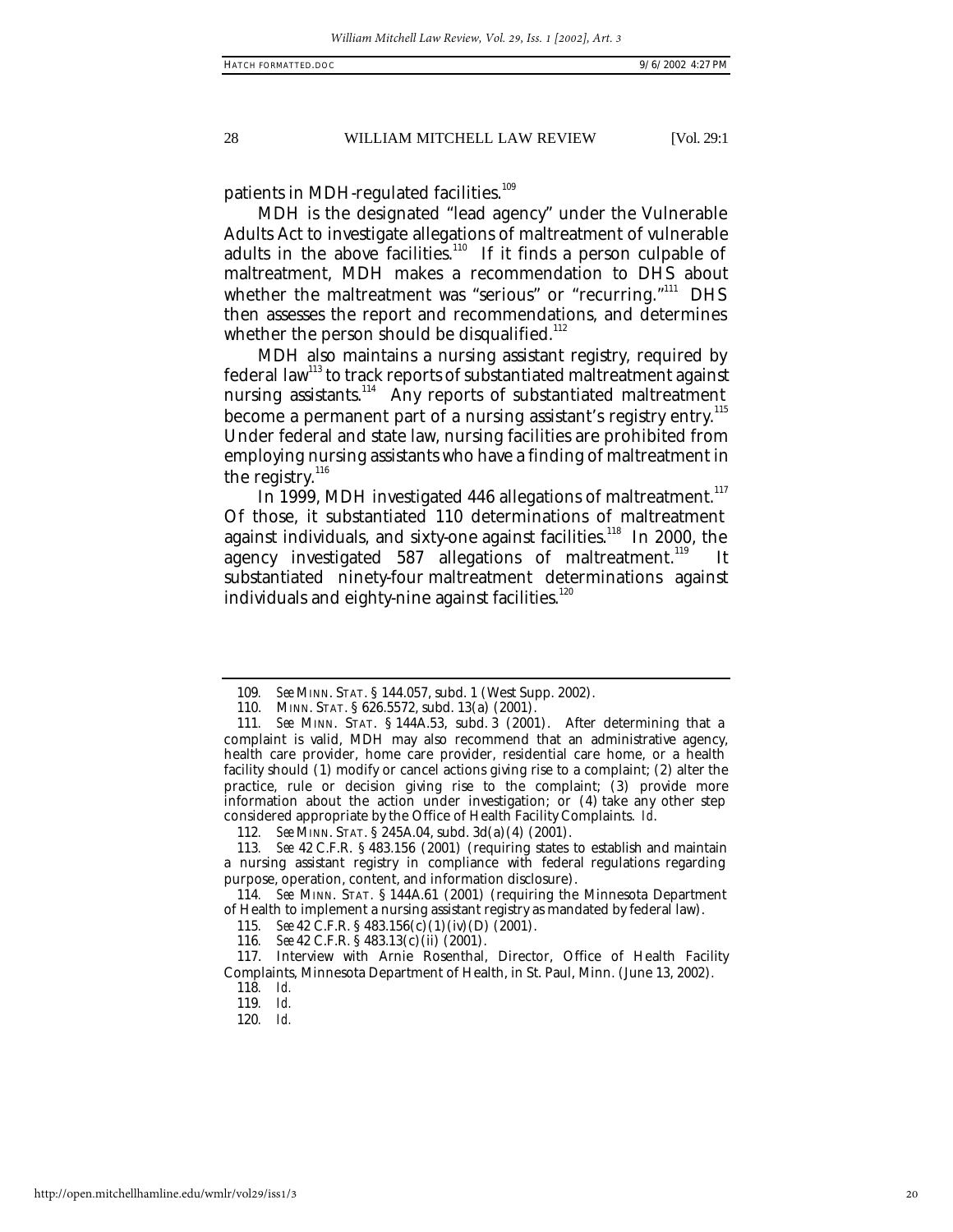#### *D. The Health Professional Licensing Boards*

Separate from the two agencies described above are the health-related state licensing boards ("boards") that regulate professionals working in health-related occupations.<sup>121</sup> Composed primarily of members of the regulated occupation,<sup>122</sup> the mission of each board is to protect the citizens of Minnesota from incompetent or unethical health professionals.<sup>123</sup>

Each board is governed by a statute that addresses the grounds for discipline and the type of disciplinary action that a board can impose against a licensed health professional.<sup>124</sup> A lead agency such as DHS or MDH cannot disqualify a licensed health professional even if it substantiates a report of "serious" or "recurring" maltreatment by the licensee.<sup>125</sup> Rather, it may only forward its investigative memorandum to the appropriate board. $^{126}$ The appropriate board is then supposed to consider these findings, but can also consider other information in determining whether disciplinary action is appropriate.<sup>127</sup> During a one year period

122*. See id.* For example, the Board of Nursing consists of sixteen members, of whom eight must be registered nurses, four must be licensed practical nurses, and four must be members of the public. MINN. STAT. § 148.181, subd. 1 (2001).

<sup>121</sup>*. See* MINN. STAT. § 144A.19 (2001) (board of examiners of nursing home administrators); MINN. STAT. §146A.02 (2001) (office of unlicensed complementary and alternative health care practice); MINN. STAT. § 147.01 (2001) (board of medical practice); MINN. STAT. § 148.02 (2001) (board of chiropractic examiners); MINN. STAT. § 148.181 (2001) (board of nursing); MINN. STAT. § 148.52 (2001) (board of optometry); MINN. STAT. § 148.622 (2001) (board of dietetics and nutrition practice); MINN. STAT. § 148.67 (2001) (board of physical therapy); MINN. STAT. § 148.90 (2001) (board of psychology); MINN. STAT. § 148B.19 (2001) (board of social work); MINN. STAT. § 148B.30 (2001) (board of marriage and family therapy); MINN. STAT. § 148B.61 (2001) (office of mental health practice); MINN. STAT. § 148C.02 (2001) (alcohol and drug counselors licensing advisory council); MINN. STAT. § 150A.02 (2001) (board of dentistry); MINN. STAT. § 151.02 (2001) (board of pharmacy); MINN. STAT. § 153.02 (2001) (board of podiatric medicine); and MINN. STAT. § 156.01 (2001) (board of veterinary medicine).

<sup>123</sup>*. See* MINN. STAT. § 214.001, subd. 1 (2001).

<sup>124</sup>*. See supra* note 121 for a list of each board and its statutory authority. For example, the Board of Nursing has authority to deny a license, registration or registration renewal; revoke or suspend the license; impose limitations on the nurse's practice or conditions on the retention of the license; impose a civil penalty not to exceed \$10,000, order the nurse to provide unremunerated service, censure or reprimand the nurse, or take any other action justified by the facts in the case. MINN. STAT. § 148.261, subd. 1 (2001).

<sup>125.</sup> MINN. STAT. § 626.557, subd. 9(c)(g) (2001).

<sup>126</sup>*. See* MINN. STAT. § 245A.04, subd. 3d(b) (2001).

<sup>127</sup>*. See* MINN. STAT. § 626.557, subd. 9c(h) (2001); *see also* MINN. STAT.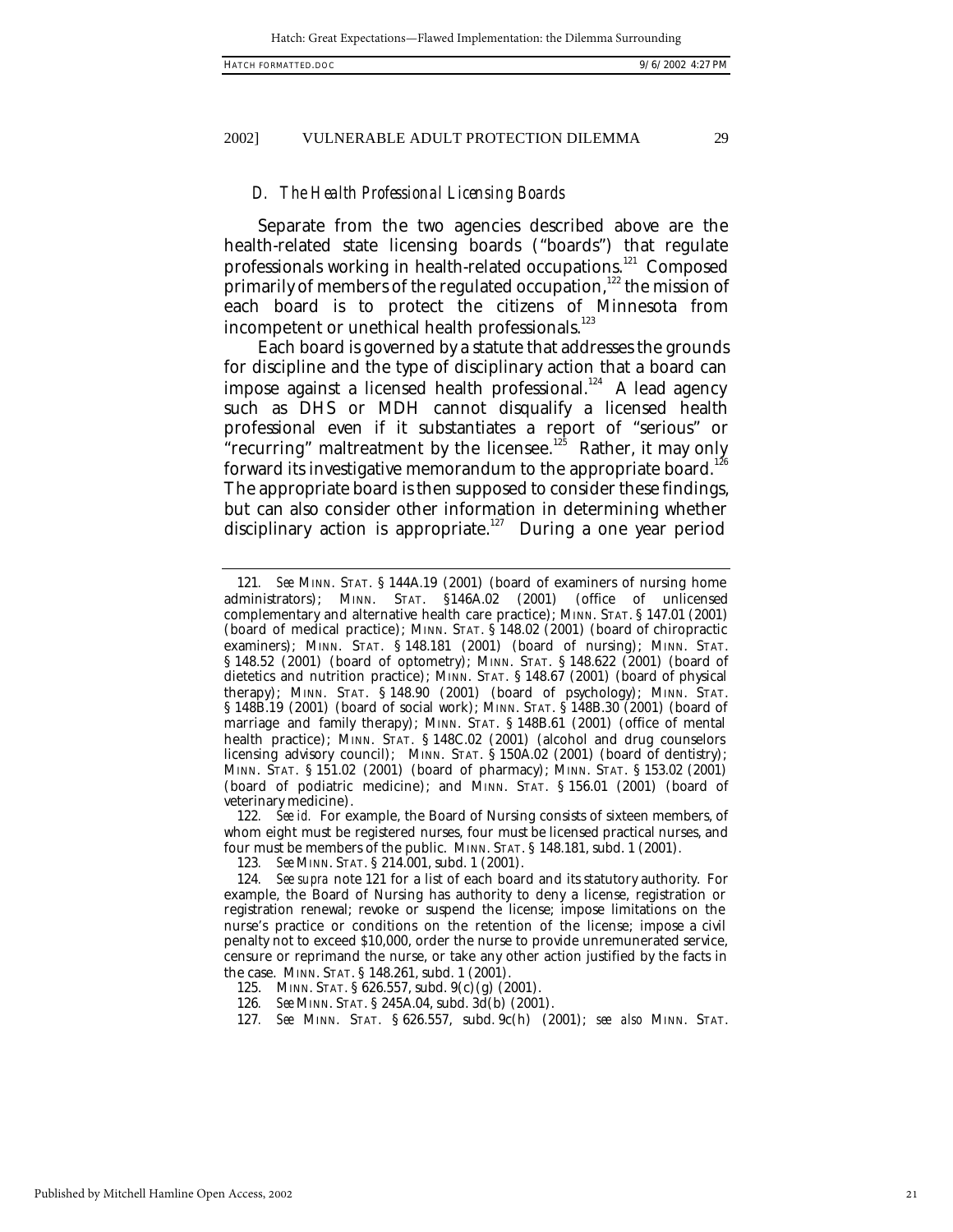between 2000 and 2001, DHS and MDH referred 130 maltreatment referrals and other matters regarding vulnerable adults to the Board of Nursing. Of those, only fourteen resulted in any disciplinary action, and six in agreements for non-disciplinary corrective action.<sup>128</sup>

#### *E. The Ombudsmen's Offices*

Minnesota has two ombudsmen, $129$  whose clientele largely consists of vulnerable adults: the Ombudsman for Mental Health and Mental Retardation,<sup>130</sup> and the Ombudsman for Older Minnesotans.<sup>131</sup> The ombudsmen are primarily responsible for advocating on behalf of their clients to ensure that their clients receive adequate care.<sup>132</sup> The Ombudsman for Mental Health and Mental Retardation has an annual budget of 1.4 million dollars and a statewide staff of only seventeen full-time positions, of which at most twelve or thirteen function in a client contact capacity.<sup>133</sup> The Ombudsman for Older Minnesotans has an annual budget of only

http://www.dhs.state.mn.us/agingint/services/ombuds.htm.

<sup>§</sup> 214.104(a) (2001).

<sup>128.</sup> Telephone interview with Rene Cronquist, Board of Nursing (June 17, 2002).

<sup>129.</sup> BLACK'S LAW DICTIONARY 1115 (7th ed. 1999) (defining *ombudsman* as "an official appointed to receive, investigate, and report on private citizens' complaints about the government . . . who serves as an alternative to the adversary system for resolving disputes, especially between citizens and government agencies").

<sup>130</sup>*. See* MINN. STAT. §§ 245.91-.97 (2001) (establishing the Office of the Ombudsman for Mental Health and Mental Retardation). The mission of the Ombudsman for Mental Health and Mental Retardation is to "promote the highest attainable standards of treatment, competence, efficiency and justice for persons receiving care and treatment for mental development, chemical and emotional disabilities." *Vision, Mission and Values Statements*, Office of the Vision, Mission and Values Statements, Office of the Ombudsman for Mental Health & Mental Retardation *available at* http://www.ombudmhmr.state.mn.us./about/vision.htm.

<sup>131</sup>*. See* MINN. STAT. §§ 256.974-.9742 (2001) (establishing the Office of the Ombudsman for Older Minnesotans). The Office of the Ombudsman for Older Minnesotans is charged with working with consumers, citizens, providers, and social service agencies to "enhance the quality of care and services of individuals receiving health care and supportive services at home, in the hospital, nursing home or other community setting." Aging Intitiative: Office of the Ombudsman for Older Minnesotans, *available at*

<sup>132.</sup> To ensure their independence, the Ombudsmen are not tied to any agency that they might investigate, and are appointed by the governor without regard to political affiliation. They can only be removed for cause. *See* MINN. STAT. § 245.92 (2001).

<sup>133.</sup> Interview with Roberta Opheim, Minnesota Ombudsman for Mental Health & Mental Retardation, in St. Paul, Minn. (June 13, 2002).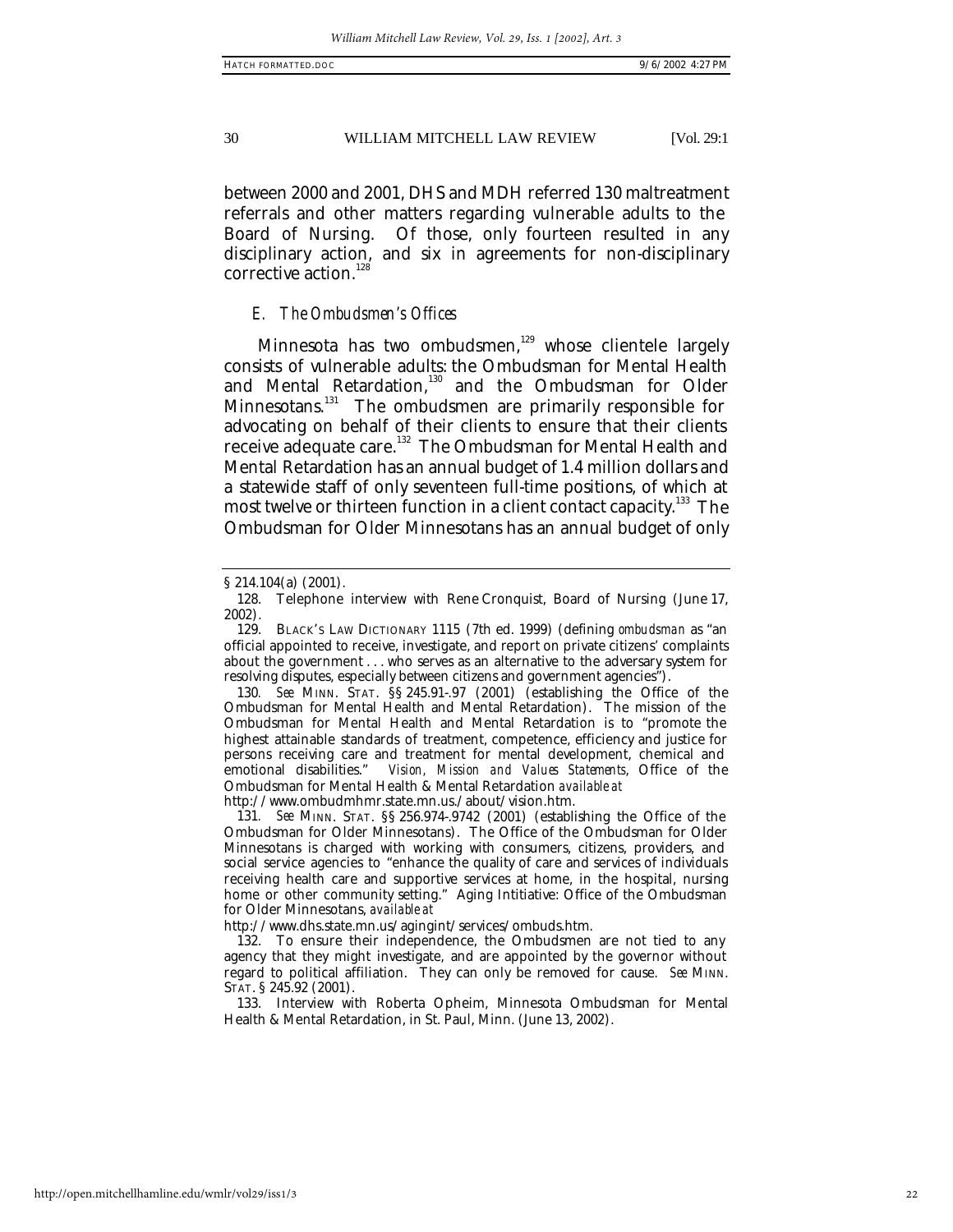1.3 million dollars and a staff of only seventeen people, most of whom provide advocacy services.<sup>134</sup>

While the two ombudsmen have authority to investigate complaints against facilities, they have no enforcement authority.  $^{135}$ An Ombudsman may only issue recommendations to a facility; it does not have the power to require that the facility comply with its recommendations.<sup>136</sup> In 2000, the limited resources of the two ombudsmen resulted in very few formal reports being issued.<sup>137</sup>

#### *F. Problems Under the Regulatory Scheme*

The laws in the regulatory arena were enacted to protect vulnerable adults from maltreatment, but the regulatory system has become so complex and unwieldy that the laws are not as effective as they could be.

# *1. Victor's Scenario*

To demonstrate some of the problems in the regulatory arena, let us consider the outcome that would likely occur in Victor's case:

<sup>134.</sup> Interview with Mary Jean Mulherin, Office and Administrative Specialist, in St. Paul, Minn. (June 18, 2002).

<sup>135</sup>*. See* MINN STAT. §§ 245.91-.97; 256.974-.9742 (2001). The relevant statute specifies that the Ombudsman for Mental Health and Mental Retardation "shall give particular attention to unusual deaths or injuries" and establishes a medical review subcommittee that assists agencies in investigations of suspicious deaths. MINN. STAT. § 256.9742, subd. 1 (2001). The Ombudsman for Older Minnesotans shall investigate "any act, practice, policy, procedure or administrative action of a long term care facility, acute care facility, home care service provider, or government agency that may adversely affect the health, safety, welfare, or rights of any client." *Id.*

<sup>136</sup>*. See* MINN. STAT. § 245.94, subd. 4 (2001). Specifically, the ombudsman may recommend that the facility consider the matter further; modify or cancel its actions; alter a rule or policy; explain the action more fully; or take other action. MINN. STAT.  $\S 245.94$ , subd.  $4(a)$  (2001). The facility must then inform the ombudsman about the action taken or the reasons for not complying with it. MINN. STAT. § 245A.94, subd. 4(b) (2001). The ombudsman can also send a report to the governor's office with whatever conclusions or suggestions it may have concerning an investigation or review. MINN. STAT. § 245.95, subd. 1 (2001). If the report is adverse to a program, agency or facility, however, the ombudsman must consult with the governor and the program, agency or facility and allow them an opportunity to include a statement in defense or mitigation of the report's conclusions or recommendations. *Id*.

<sup>137.</sup> Interview with Mary Joan Mulherin, Office and Administrative Specialist, in St. Paul, Minn. (June 18, 2002); interview with Roberta Opheim, Minnesota Ombudsman for Mental Health & Mental Retardation, in St. Paul, Minn. (June 13, 2002).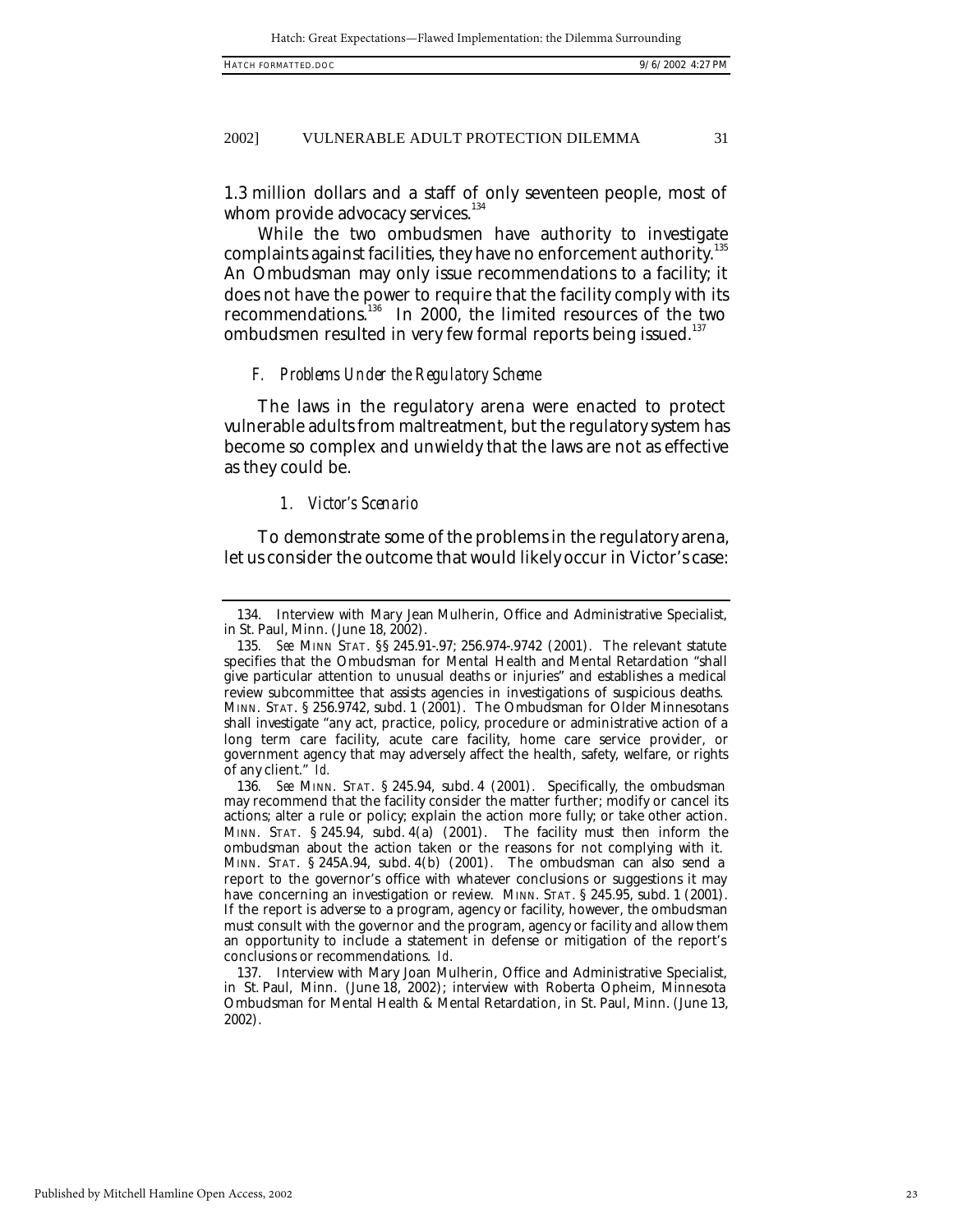Axel would likely be found culpable for maltreatment by MDH, which licenses Superior. Because his maltreatment was "serious," Axel could subsequently be disqualified from working in a position that allowed direct contact with patients at licensed facilities, or access to persons in nursing homes and boarding care homes. Axel's new employer, however, would never learn of Axel's role in Victor's fall because the maltreatment determination and disqualification are private data under Minnesota statutes.

Nancy would similarly be found culpable for maltreatment based on her failure to assess Victor's injuries. Unlike Axel, however, Nancy is not disqualified because neither MDH nor DHS have authority to disqualify licensed health professionals. Instead, the Board of Nursing, upon reviewing the matter, might determine that a failure to report charge is too onerous for Nancy. It may accordingly enter into a non-disciplinary Agreement for Corrective Action with her, which is dismissed upon her completing an essay on proper transfers and reporting duties.

Superior would be assessed no fines because assisted living home care providers are not required by law to maintain particular staffing levels. The Ombudsman for Older Minnesotans may be unable to assign an investigator in a timely manner, and as a result conclude that the cause of Victor's fall is "undetermined."

Victor would continue to receive his primary care at Superior under conditions similar to those before his injury.

## *2. Regulatory Report Card*

As Victor's scenario illustrates, Minnesota's unwieldy regulatory system often wastes too many resources, produces incongruous decisions between state agencies, and is a burdensome and confusing system for all parties to navigate. It is not uncommon to have several different administrative agencies (not including law enforcement agencies) conducting independent investigations of the same incident. In addition, one agency may review maltreatment findings made by another agency for the sole purpose of deciding consequences based on the finding. The duplication of efforts by these agencies is both unnecessary and costly.

Minnesota's cumbersome regulatory system may also result in incongruous decisions between state agencies. Because agencies operate under different statutory schemes, they have different authority regarding actions that they can or must take. Moreover,

#### http://open.mitchellhamline.edu/wmlr/vol29/iss1/3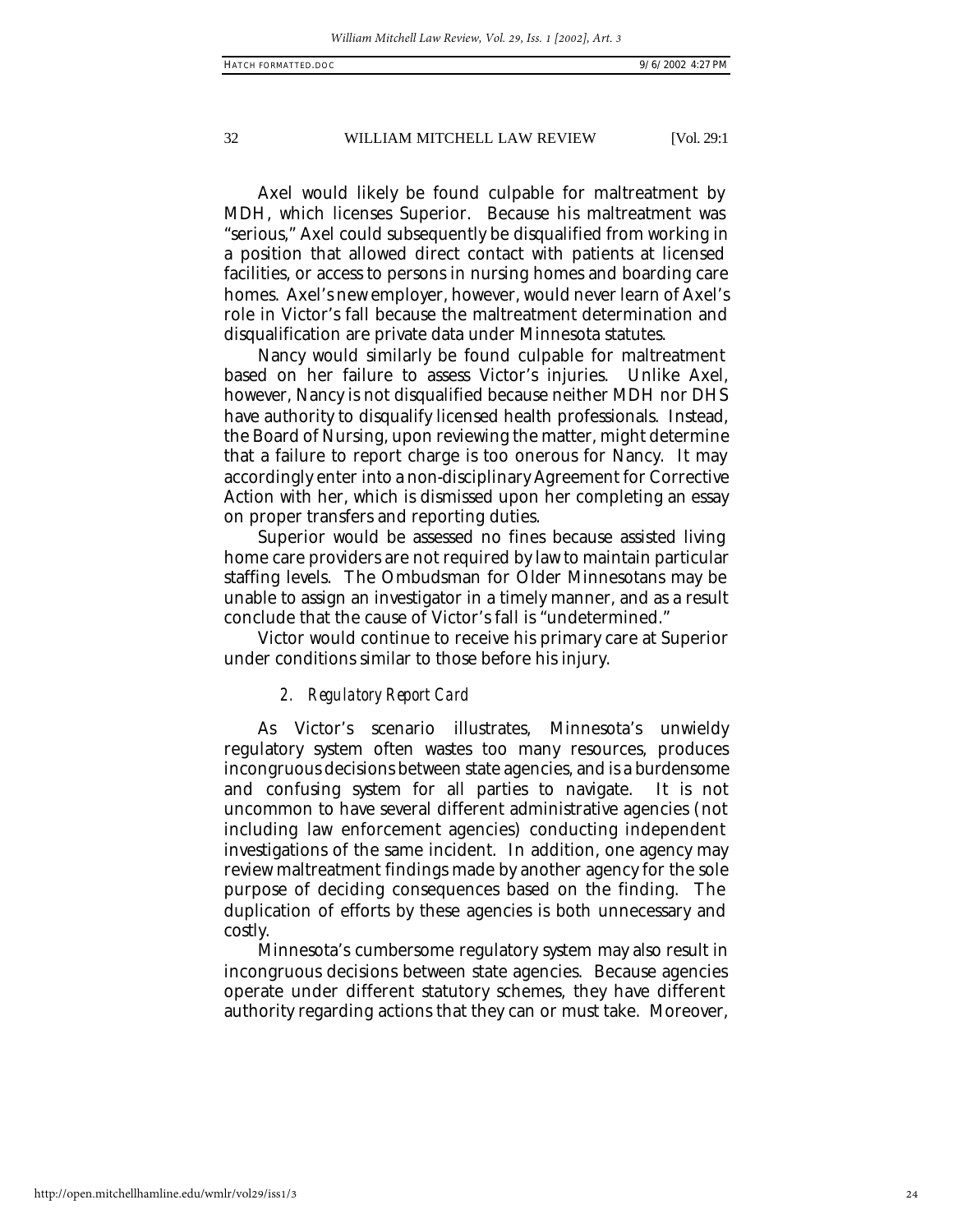the agencies may view the conduct at issue differently. In Victor's hypothetical situation, MDH concludes that Nancy maltreated Victor, but has no authority to impose any consequence upon her. The Board of Nursing, on the other hand, reviewed Nancy's conduct and did not find it egregious enough to warrant discipline. MDH found that Axel's actions constitute maltreatment, and DHS further found that the maltreatment was serious, resulting in Axel's disqualification. In the meantime, the Ombudsman for Older Minnesotans, limited by meager resources, concluded that the cause of the incident was "undetermined." As a result of inconsistent agency decisions, similarly-situated people end up being treated differently. Understandably, participants lose trust in the system after seeing these consequences.

This unwieldy system also has a negative effect on the care of vulnerable adults. Good caregivers who may have been wrongly accused of misconduct may not challenge a maltreatment finding made against them because they do not understand the effect of an agency's decision. Furthermore, they might not be able to afford an attorney to assist them in negotiating the process. As a result, facilities that serve vulnerable adults may lose good caregivers in an industry that is in desperate need of conscientious employees.

Despite all of the efforts to regulate and provide oversight in this area, the current system is simply not as effective as it could be because of loopholes in enforcement efforts. For example, there are virtually no consequences to a person, other than a nursing assistant, who is found culpable of maltreating a vulnerable adult unless the maltreatment is considered serious or recurring.<sup>138</sup> Under the relevant law, if a caregiver steals \$5,000 from a vulnerable adult under her care, it is not considered "serious" under the statute and the caregiver would be free to continue working with vulnerable adults.<sup>139</sup> Similarly, if a caregiver commits verbal or emotional abuse it is not considered "serious" under the law unless it results in serious injury.<sup>140</sup> Moreover, no one other than DHS has access to DHS's database of maltreatment determinations. Furthermore, as Axel's situation illustrates, even if an employee is disqualified for serious or recurring maltreatment of a vulnerable adult, the person may continue to work with vulnerable adults by obtaining a job with a non-licensed company.

<sup>138</sup>*. See* MINN. STAT. § 245A.04, subd. 3d(4) (2001).

<sup>139</sup>*. See id.*

<sup>140</sup>*. See id.*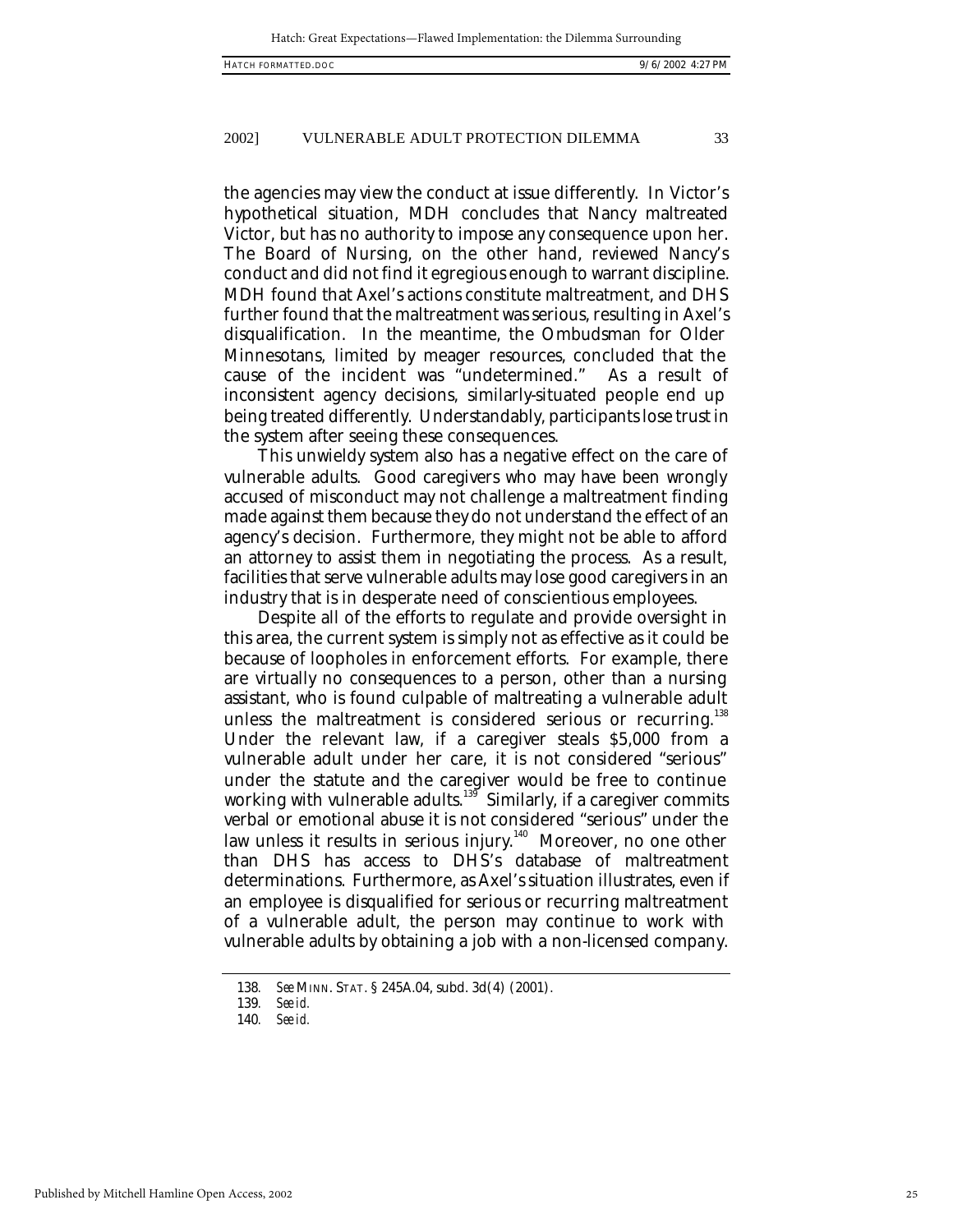Because the maltreatment information is not available to the public, the new employer has no way of knowing of past events.

Finally, the sanctions against facilities for maltreatment are weak. For example, DHS has authority to fine a program only \$1,000 for each occurrence of maltreatment in its facility even if it results in death. Such a nominal fine amounts to nothing more than the "cost of doing business" such as paying a \$5.00 late fee at the library. Such small fines provide no incentive for programs to improve the quality of care they are providing to vulnerable adults. As a result, programs may continue to staff their facilities inadequately and to train their employees inadequately. In Victor's case, the facility's chronic understaffing problems are not specifically addressed by any state statutes or regulations. Both before and after Victor's improper transfer and fall, the facility offered the same insufficient levels of staffing and care to Victor and residents like him. The facility, which did not properly train employees or hire enough staff, was not held accountable for the conditions that helped to create Victor's tragedy.

# V. CIVIL REMEDIES

## *A. State Common Law Remedies*

A person who is abused, neglected, or financially exploited by a caregiver may be able to pursue a common law cause of action based on the maltreatment. Some of the relevant common law causes of action available in Minnesota include professional malpractice, breach of contract, personal injury caused by sexual abuse, assault, battery, false imprisonment, intentional and negligent infliction of emotional distress, negligence, and breach of fiduciary duty.<sup>141</sup>

<sup>141</sup>*. See, e.g.,* K.A.C. v. Benson, 527 N.W.2d 553 (Minn. 1995) (involving claim against physician for negligent infliction of emotional distress); Brett v. Watts, 601 N.W.2d 199 (Minn. Ct. App. 1999) (involving claim against physician for personal injury caused by sexual abuse); D.A.B. v. Brown, 570 N.W.2d 168 (Minn. Ct. App. 1997) (involving claim against physician for breach of fiduciary duty); Hempel v. Fairview Hosps., 504 N.W.2d 487 (Minn. Ct. App. 1993) (involving claim against hospital for medical malpractice, assault, battery, false imprisonment, and intentional and negligent infliction of emotional distress); Roettger v. United Hosps. of St. Paul, Inc., 380 N.W.2d 856 (Minn. Ct. App. 1986) (involving claim against hospital for negligence).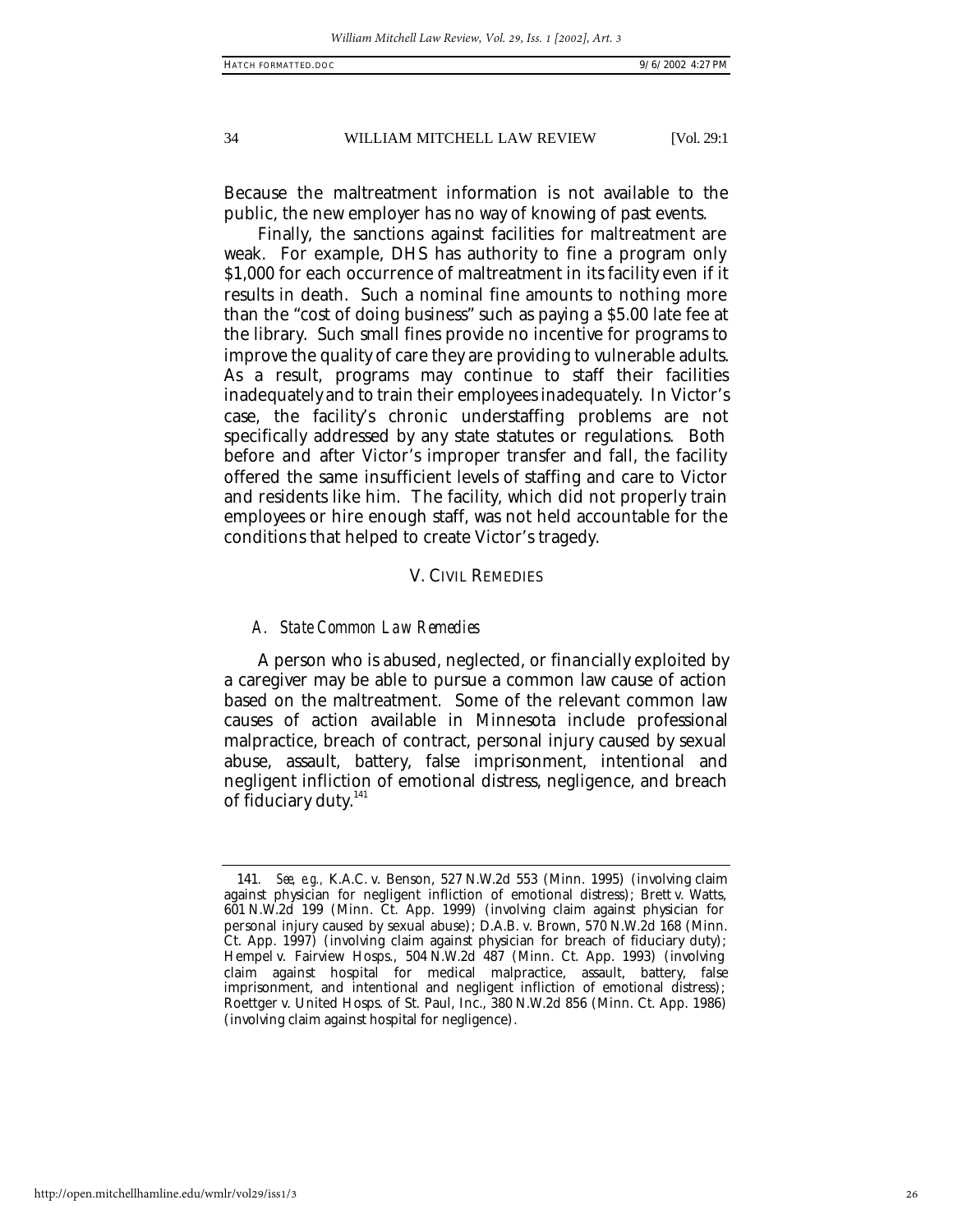#### *B. California Elder and Dependent Adult Civil Protection Act*

State statutes may also give rise to causes of action for abuse or neglect of a vulnerable adult. Several states have enacted laws that create a specific civil cause of action for victims of elder abuse. California, for example, has enacted the Elder and Dependant Adult Civil Protection Act, which creates criminal and civil remedies for the abuse of an elder or dependent adult.<sup>142</sup> Under this law, if the elements are proven, the plaintiff is entitled to enhanced remedies, including attorney's fees and costs, and noneconomic losses for a decedent.<sup>143</sup> Other states have created a private cause of action for nursing home residents based on infringement of residents' rights or benefits.<sup>144</sup>

Minnesota, however, has not enacted a law to provide a private cause of action specifically for vulnerable adults for damages caused by a caregiver's abuse or neglect. Although Minnesota has a Patient's Bill of Rights that prohibits maltreatment, it is uncertain whether a private cause of action may be brought under the statute.<sup>145</sup> Nevertheless, there are some statutory remedies available to vulnerable adults that will be discussed below.

# *C. The Vulnerable Adults Act*

The Vulnerable Adults Act creates a civil cause of action for negligent or intentional failure to report maltreatment of a vulnerable adult.<sup>146</sup> While the Act provides that a mandated

<sup>142.</sup> CAL. WELF. & INST. CODE § 15600 (West 2000).

<sup>143</sup>*. Id.*

<sup>144</sup>*. See, e.g.,* N.Y. PUB. HEALTH LAW § 2801-d(1)-(10) (McKinney 2002); 210 ILL. COMP. STAT. ANN. 45/3-602 (West 2002); MO. REV. STAT. § 198.093 (2002); LA. REV. STAT. ANN. § 40:2010.9 (West 2001); MASS. GEN. LAWS, ch. 111 § 70E (2002).

<sup>145</sup>*. See* MINN. STAT. § 144.651 (2001) (patients' bill of rights); Stubbs v. North Mem'l Med. Ctr*.,* 448 N.W.2d 78, 83 (Minn. Ct. App. 1989) (noting, without deciding, that the Patients Bill of Rights may not provide a private cause of action), *rev. denied* (Minn. Jan. 12, 1990). Nevertheless, the Vulnerable Adults Act, Patient's Bill of Rights, and licensing regulations for licensed providers, can provide strong evidence for the standard of care in a negligence or malpractice cause of action.

<sup>146</sup>*. See* MINN. STAT. § 626.557, subd. 7 (2001). This cause of action has been pursued in at least two reported cases in Minnesota. *See* Wall v. Fairview Hosp. and Healthcare Servs.*,* 584 N.W.2d 395 (Minn. 1998) (involving suit brought by psychiatric patients against nurse for failure to report maltreatment by psychiatrist); Thelen v. St. Cloud Hosp., 379 N.W.2d 189 (Minn. Ct. App. 1985) (involving suit brought by hospital patient against hospital for failure to report sexual abuse by a hospital employee).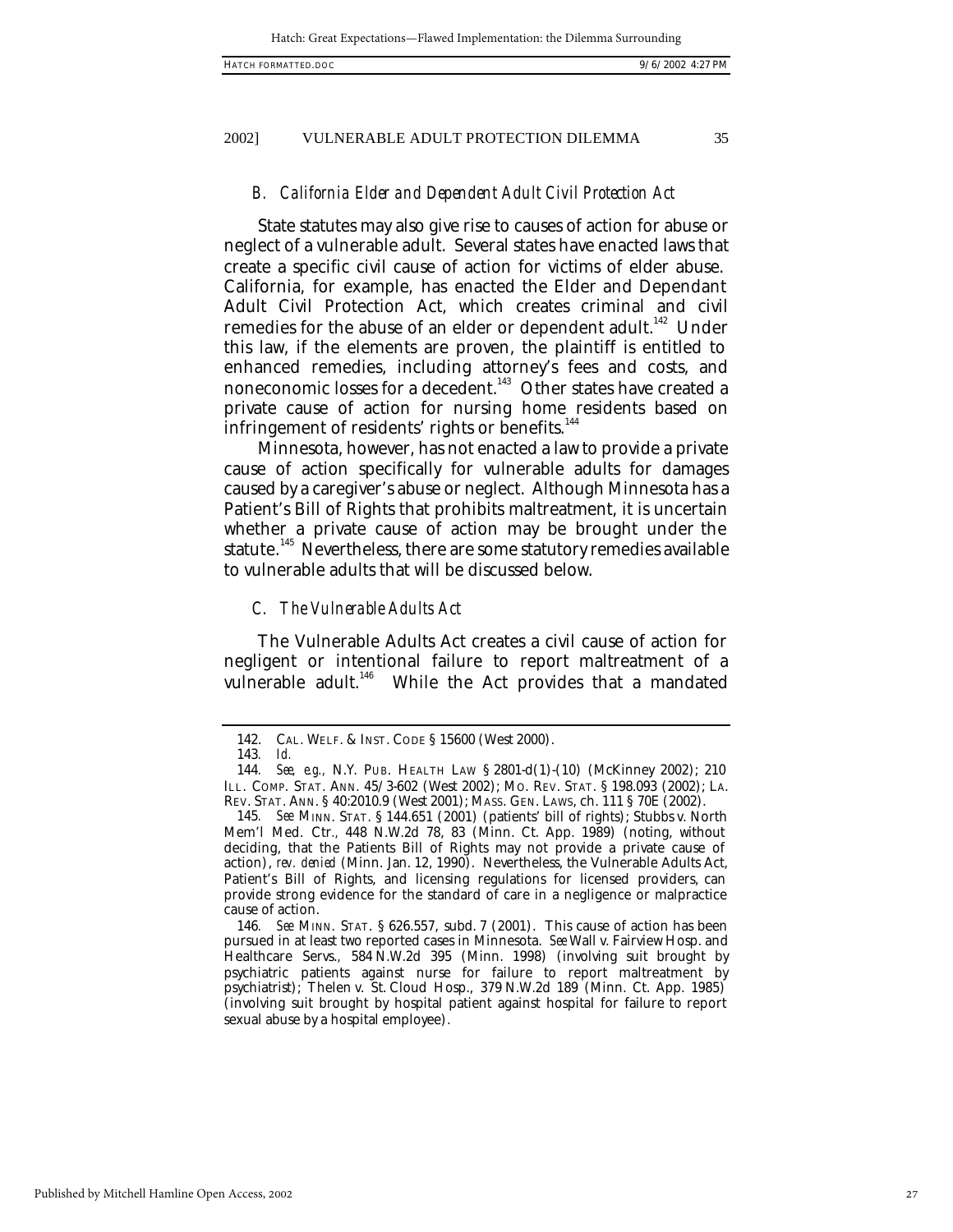reporter who intentionally or negligently fails to report maltreatment is liable for damages caused by the failure, it does not provide a private cause of action for damages caused by the maltreatment itself.<sup>147</sup>

# *D. Wrongful Death Statute*

Minnesota also has a wrongful death statute, which allows a spouse of a decedent, or next of kin to a decedent to recover damages caused by a wrongful act or omission.<sup>148</sup> This statute can be used by a deceased vulnerable adult's family member when maltreatment results in the vulnerable adult's death.<sup>149</sup> It may also be used as a basis to continue a tort action initiated by a vulnerable adult before his or her death.<sup>150</sup>

# *E. The Consumer Protection Laws*

Finally, Minnesota's consumer protection laws may also provide an avenue of redress for victims who have suffered abuse or neglect because of deceptive practices by a health care provider. Consumer protection laws have been used in several states against nursing homes that have engaged in widespread neglect of their residents or have committed other deceptive practices.<sup>151</sup> Minnesota's consumer protection laws can similarly be used to provide relief.<sup>152</sup>

For example, Minnesota's consumer protection laws were used against an assisted-living home care provider that was neglecting is residents. In *State v. Alterra*, the Minnesota Attorney General, on

149*. Id.*

<sup>147</sup>*. See Thelen*, 379 N.W.2d at 194 (stating that there is no legislative intent to extend liability beyond damage caused by failure to report). Additionally, the Vulnerable Adults Act does not provide a cause of action against the "lead agencies" required to investigate the allegations of maltreatment for failing to timely investigate or intervene. *See* Hoppe v. Kandiyohi County, 543 N.W.2d 635, 638 (Minn. 1996) (holding that the Act does not impose civil liability for failure to timely investigate or intervene).

<sup>148.</sup> MINN. STAT. § 573.02 (2001).<br>149. *Id.* 

<sup>150.</sup> MINN. STAT. § 573.01, subd. 1 (2001).

<sup>151</sup>*. See* Diane Horvath & Patricia Nemore, *Nursing Home Abuses as Unfair Trade Practices,* 20 CLEARINGHOUSE REV. 801, 801 (1986).

<sup>152.</sup> The consumer protection laws most applicable to this setting are the Uniform Deceptive Trade Practices Act (MINN. STAT. §§ 325D.43-49 (2001)), the Prevention of Consumer Fraud Act (MINN. STAT. §§ 325F.68-70 (2001)), and the Deceptive Acts Perpetrated Against Senior Citizens or Handicapped Persons Act (MINN. STAT. § 325F.71 (2001)).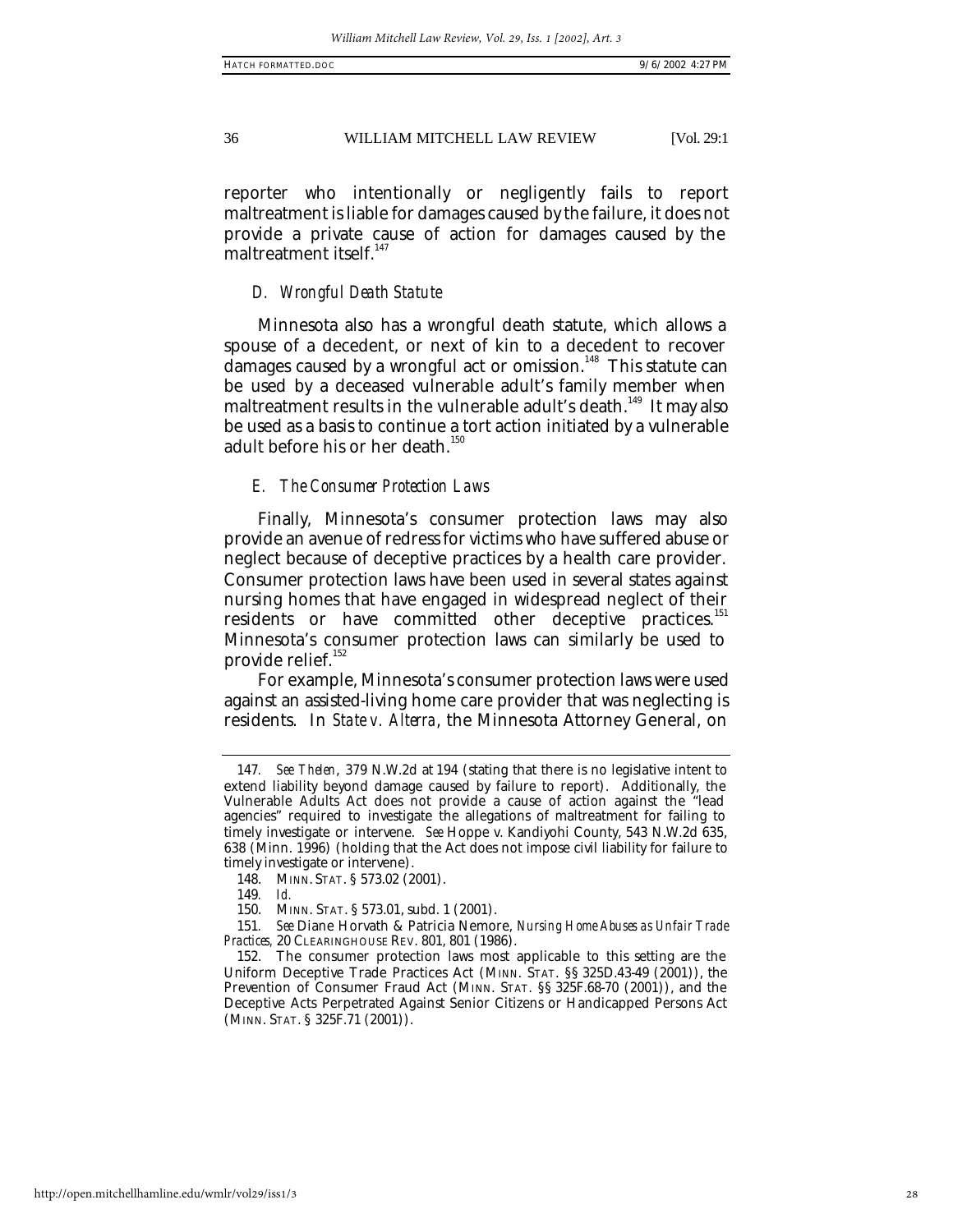behalf of numerous residents of an Alterra assisted living facility, filed a complaint in district court alleging violations of Minnesota's Uniform Deceptive Trade Practices Act, False Statement in Advertising Act, and Prevention of Consumer Fraud Act.<sup>153</sup> The complaint alleged that Alterra made false representations to consumers about the quality and quantity of care they would receive and that, as a result, residents were not receiving the proper care and assistance they required.<sup>154</sup> The complaint sought injunctive relief to prevent ongoing violations and to require that the promised care be given.<sup>155</sup> It also sought civil penalties and damages. The case was ultimately settled, and Alterra agreed to discontinue certain deceptive advertising, to comply with representations it had already made to current residents, and to allow an independent professional to monitor Alterra's compliance with the agreement for at least eight months. $156$ 

In another case, *State v. Freeman Health CareServices*, consumer protection laws were used against a temporary personnel agency that provided "nursing assistants" to nursing homes hiring them for temporary assistance.<sup>157</sup> In that case, the complaint alleged that Freeman, a temporary personnel agency, was representing to nursing homes that its employees were qualified nursing assistants with the required background studies. In fact, according to the complaint, background studies had not been completed on many of the employees, and some were not even trained nursing assistants.<sup>158</sup> The court granted the state's request for a temporary restraining order, and the case ultimately settled when the temporary personnel agency owner agreed to be permanently

157. State v. Freeman Health CareServs., File No. 99-11-8603, (Minn. Dist. Ct., Hennepin County, 2001).

158*. Id*.

Published by Mitchell Hamline Open Access, 2002

<sup>153.</sup> State v. Alterra Healthcare Corp., File No. 19-C1-00-6824, (Minn. Dist. Ct., Dakota County, March 29, 2000) (alleging violations of MINN. STAT. §§ 325D.44, 325F.67, 325F.69).

<sup>154</sup>*. Id*.

<sup>155</sup>*. Id.*

<sup>156</sup>*. See id*.; Stipulation to Entry of Final Order and Order for Final Judgment, filed March 29, 2000. The agreement was subsequently amended to include five additional Alterra locations. *See* Stipulation and Supplemental Order and Amended Judgment, filed November 8, 2000. Since the Alterra case settled, Minnesota has enacted a consumer protection law that specifically targets Housing with Services establishments with special care units, such as Alterra. *See* MINN. STAT. § 325F.72 (2001). The law requires that certain disclosures be made about the services provided by these establishments. *Id*. It specifically provides, however, that no private cause of action may be maintained. *Id*.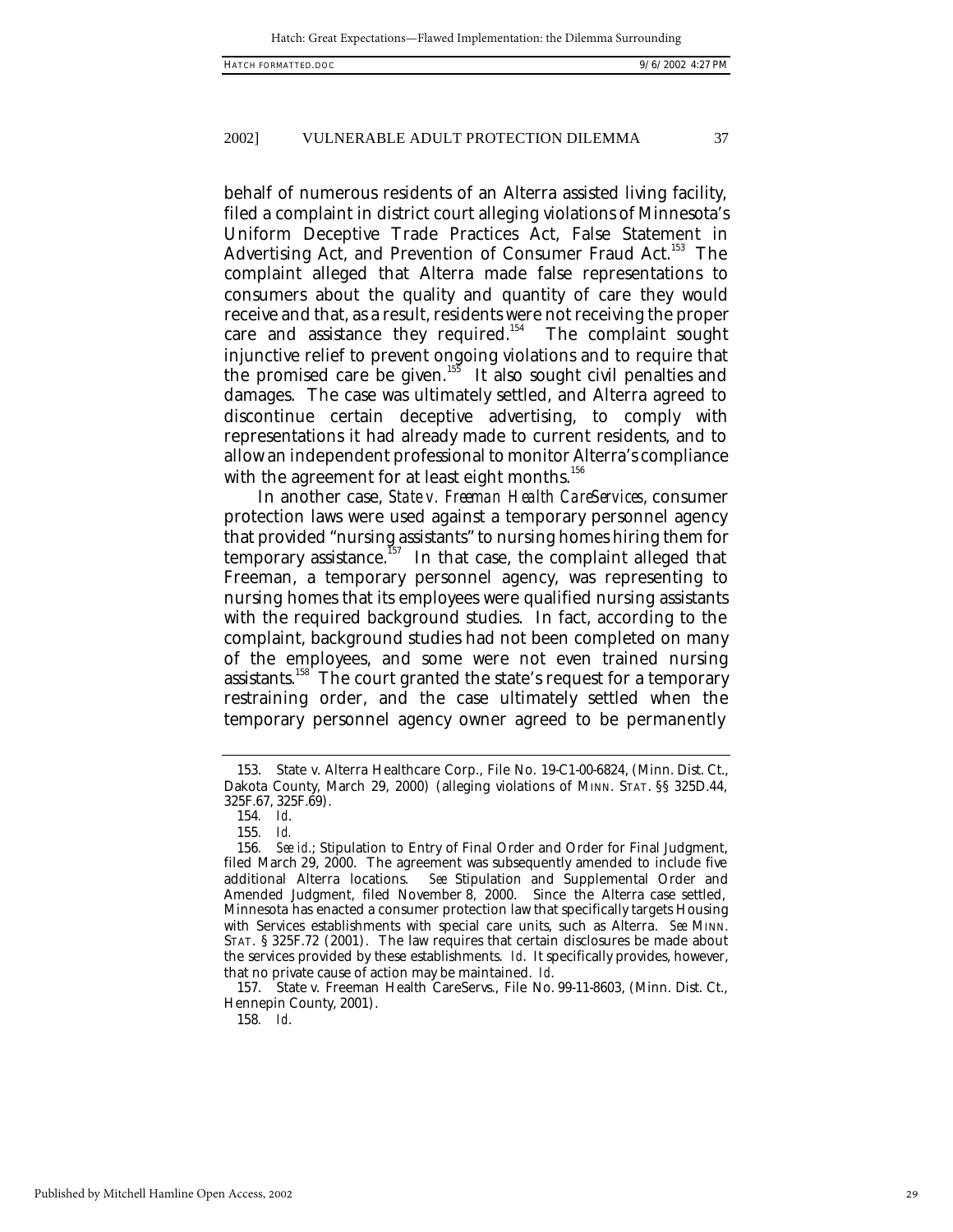enjoined from engaging in unlawful consumer fraud practices, and from owning or operating a temporary health care agency.<sup>15</sup>

These cases demonstrate that consumer protection laws can be effective tools for remedying patterns of neglect by health care providers. The use of these tools will likely become increasingly important as more elderly choose less-regulated assisted living services instead of nursing homes.<sup>160</sup>

Although the preceding cases were initiated by the Minnesota Attorney General, some consumer protection laws also provide private causes of action for individual consumers.<sup>161</sup> Using these laws, health care consumers can recover restitution, attorneys' fees and costs, and in some cases may obtain injunctive relief. In fact, one consumer protection law specifically targets deceptive acts perpetrated against senior citizens or handicapped persons.<sup>162</sup> That law specifically provides that a senior citizen (defined as someone sixty-two years of age or older) or a handicapped person injured by certain deceptive practices may bring a civil action, and may assert claims for damages, costs, including costs of investigation, attorneys' fees, and other equitable relief.<sup>163</sup>

## *F. Limitations of Civil Litigation*

While tort laws generally provide effective remedies for the victim, many of the same obstacles to recovery for vulnerable adults in criminal cases and regulatory matters are also present in civil litigation. First, many vulnerable adults may be without family members who may bring an action or assist the victim in bringing an action. Second, because many of these victims have cognitive impairments, they may not be mentally aware that they have suffered an injury and therefore will not seek redress. These same

<sup>159</sup>*. Id.*; Stipulation and Order dated September 27, 1999.

<sup>160</sup>*. See* Dorothy Siemon et al., *Consumer Advocacy in Assisted Living*, 30 CLEARINGHOUSE REV. 579 (1996); Dorothy Siemon et al., *Special Care Units for Persons with Alzheimer's Disease: Consumers Beware*, 31 CLEARINGHOUSE REV. 222 (1997).

<sup>161</sup>*. See, e.g.,* MINN. STAT. §§ 325D.43-48 (2001) (providing private cause of action for injunctive relief); MINN. STAT. § 8.31, subds. 1, 3a (2001) (providing private cause of action for violation of numerous consumer protection laws, including the Prevention of Consumer Fraud Act, MINN. STAT. §§ 325F.68-70); MINN. STAT. § 325F.71 (2001) (providing private cause of action for seniors and handicapped persons injured by deceptive practice).

<sup>162</sup>*. See* MINN. STAT. § 325F.71 (2001).

<sup>163.</sup> MINN. STAT. § 325F.71, subd. 4 (2001).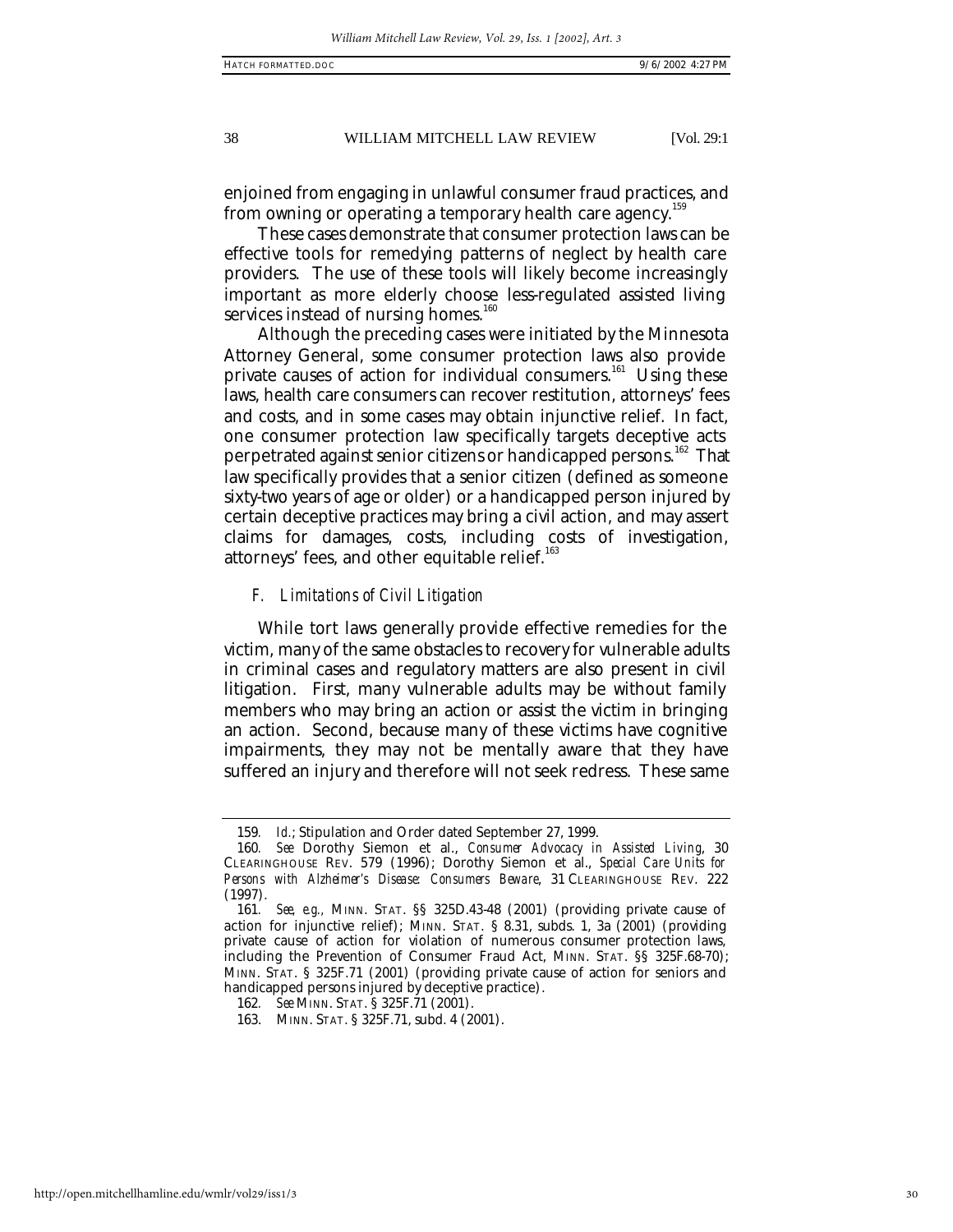impairments may also impede their ability to testify if they do bring an action.

Third, victims may have difficulty finding an attorney to represent them. Vulnerable adults often do not have the financial resources to hire an attorney to represent them, and attorneys may be reluctant to take a difficult case on a contingency fee basis if there is not a likelihood of a sizeable recovery.<sup>164</sup> Moreover, many of these cases may be particularly costly to bring because of the need to hire expert witnesses.

Finally, damage recoveries in these cases may be limited because a vulnerable adult typically will not have loss of earning capacity damages and many will not have significant life expectancy damages. The damages are therefore based only on pain and suffering, which may be limited for vulnerable adults who are already debilitated and probably in pain.

#### *G. How did the Civil Remedies Perform in Victor's Case?*

Millie will likely not be able to retain a private attorney to take a civil suit, particularly where the likely damage recovery would be minimal for a senile geriatric patient who might die before the trial is scheduled. Even if Millie finds an attorney to take the case, many challenges to proving the case remain. For example, the attorney will need to hire an expert witness to explain causation, as well as an expert on the standard of care. Moreover, since Victor would be unable to testify, someone else will need to testify about his probable pain and suffering. Even if these obstacles are overcome, any eventual monetary recovery may be limited.

## VI. RECOMMENDATIONS

As illustrated in Victor's hypothetical and in real cases cited above, there are some real shortcomings in the present laws and systems in place to protect vulnerable adults. How can the state improve on its criminal, regulatory and civil laws to more effectively protect these citizens? While by no means comprehensive, the

<sup>164.</sup> In fact, Washington State's Abuse of Vulnerable Adults Act specifically recognizes that the elderly are often unable to retain counsel to obtain relief for acts of patient abuse. *See* WASH. REV. CODE § 74.34.015 (2001) (setting forth legislative finding that a vulnerable adult may not be able to retain legal counsel to obtain protections). Washington's response to this problem was to enact a statute providing a private cause of action against providers who abuse or neglect vulnerable adults. *See* WASH. REV. CODE § 74.34.200 (2001).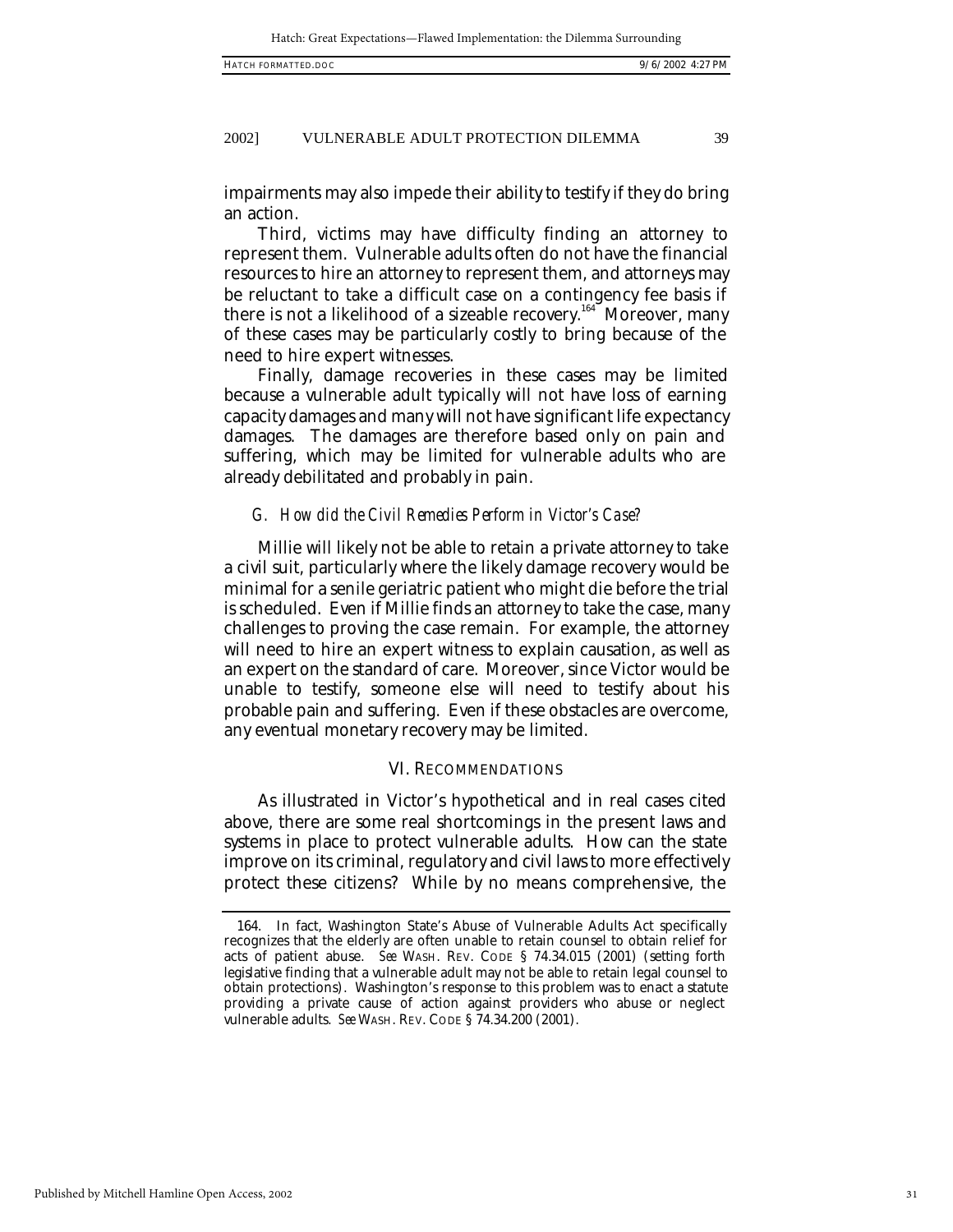following are several suggestions for making our existing laws and system more streamlined, consistent, and effective.

#### *A. Recommendations for Criminal Laws*

## *1. Enhance Criminal Penalties*

As noted above, several of the criminal penalties are too lenient or are not commensurate with the criminal acts at issue. For example, while crimes of financial exploitation can be a felony, sexual criminal abuse and criminal neglect of vulnerable adults are only gross misdemeanors, even if they result in substantial bodily harm to the victim. In a case charged by the Attorney General's Office, a male nursing assistant had sexual intercourse with an 84-year-old nursing home resident, during the time that she was recovering from a hysterectomy.<sup>165</sup> As a result, the woman suffered a hole in her bowel, requiring surgery, and an eighteen-day hospital stay.<sup>166</sup> Because the resident said the intercourse was consensual, the crime could not be charged as a sexual assault. Therefore, despite serious injury to the victim, the perpetrator was charged only with criminal abuse of a vulnerable adult, a gross misdemeanor.<sup>167</sup>

This case illustrates the need for graduated penalties for sexual criminal abuse and criminal neglect, with the severity of the penalty based on the egregiousness of the conduct or the severity of the harm to the victim. For example, sexual criminal abuse involving penetration or resulting in substantial bodily harm should be classified as a felony. Similarly, criminal neglect resulting in substantial bodily harm also should be a felony-level offense. This type of graduated penalty scheme already exists for other types of criminal abuse, as well as for the traditional criminal sexual conduct crimes against the general population.<sup>168</sup> It makes sense to apply this type of scheme to all the vulnerable adult crimes.

<sup>165.</sup> State v. Obara, File No. K7-02-2328 (Minn. Dist. Ct., Dakota County, 2002).

<sup>166</sup>*. Id.*

<sup>167</sup>*. Id.*

<sup>168</sup>*. See* MINN. STAT. §§ 609.2325, subd. 3; 609.342, subd. 2; 609.343, subd. 2; 609.344, subd. 2; 609.345, subd. 2; 609.3451, subd. 2 (2001).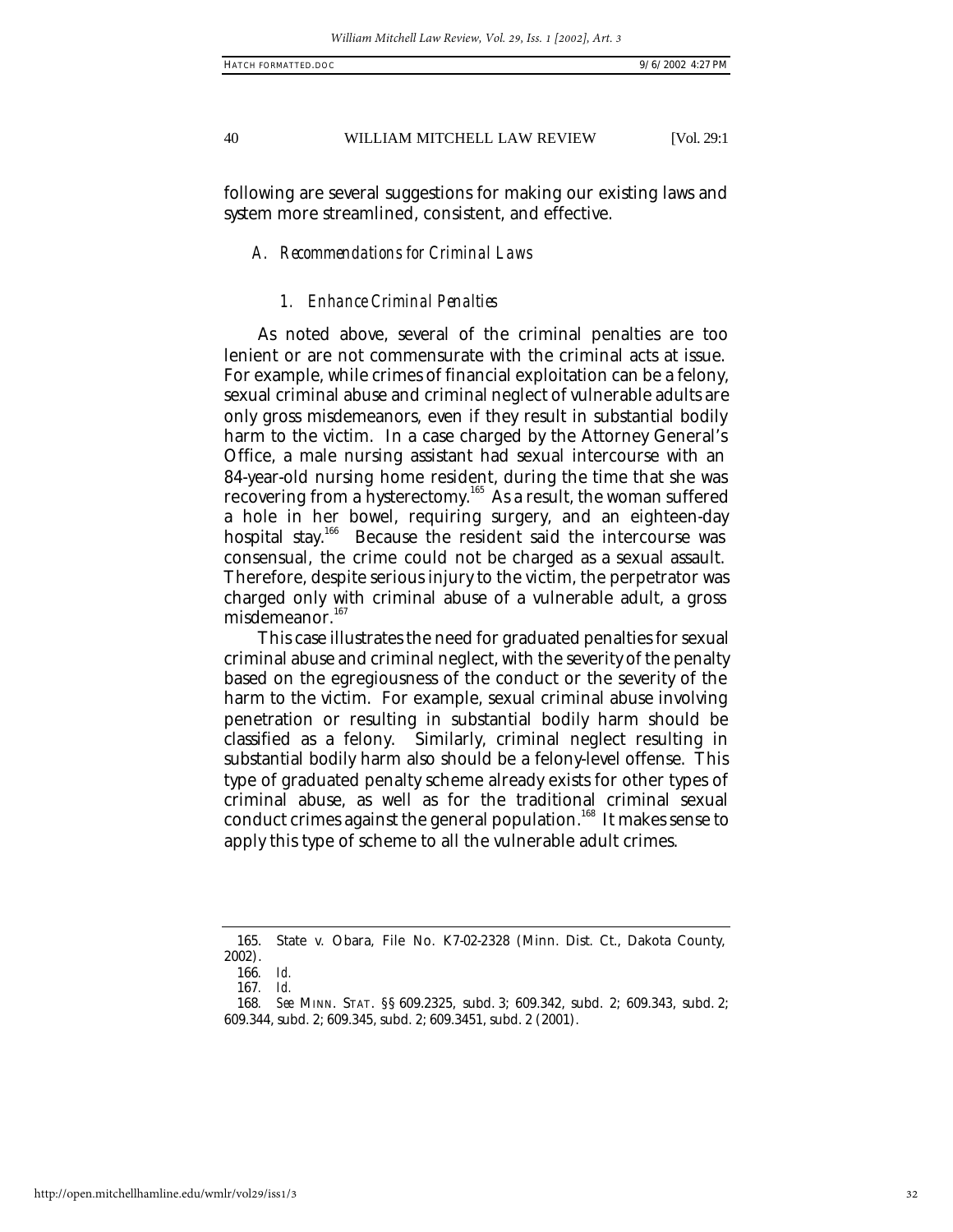# *2. Expand Scope of Statutes*

While the criminal abuse and criminal neglect statutes in Minnesota recognize that certain types of vulnerable adult maltreatment should be treated as a crime, they do not extend as far as similar vulnerable adult criminal statutes in other states. For example, Wisconsin's criminal abuse statute extends to abuse that is not only intentional, but also to abuse that is the result of reckless and even negligent conduct.<sup>169</sup> Minnesota's criminal abuse statute is also limited in that it does not clearly cover generally cruel conduct such as repeated verbal or emotional abuse, or other conduct that humiliates, intimidates, or traumatizes these most vulnerable of citizens.<sup>170</sup> Minnesota's criminal statutes should be broadened to include such conduct.

#### *3. Expedite Referral of Cases to Prosecutors*

As explained above, reports of crimes in care facilities may too often be delayed before they are referred to prosecutors from lead agencies and other parties. The process for reporting possible vulnerable adult crimes to law enforcement and prosecuting authorities should be improved. For example, in those situations in which a report is first referred to a lead agency and the lead agency's investigation indicates a reasonable suspicion that criminal conduct has occurred, the lead agency should be required to immediately contact law enforcement so that time is not lost while the lead agency completes its investigation and report. Lead agencies also could contact the vulnerable adults crime team within the Attorney General's Office, which could facilitate prompt follow-up with local law enforcement and prosecutors.

## *4. Reform The Hearsay Exception To Reflect The Complexities Of Vulnerable Adult Litigation.*

It is a travesty of justice when perpetrators of criminal vulnerable adult maltreatment cannot be held accountable for their criminal conduct due to the very vulnerabilities that make their victims the targets of such acts. A case of one such injustice

<sup>169</sup>*. See* WIS. STAT. § 940.295, subd. 3 (2001).

<sup>170.</sup> MINN. STAT. § 609.2325, subd. 1 (2001). The terms "aversive" or "deprivation procedure" are not defined in MINN. STAT. § 609.2325, subd. 1, making it difficult for prosecutors to know how the statute is to be applied.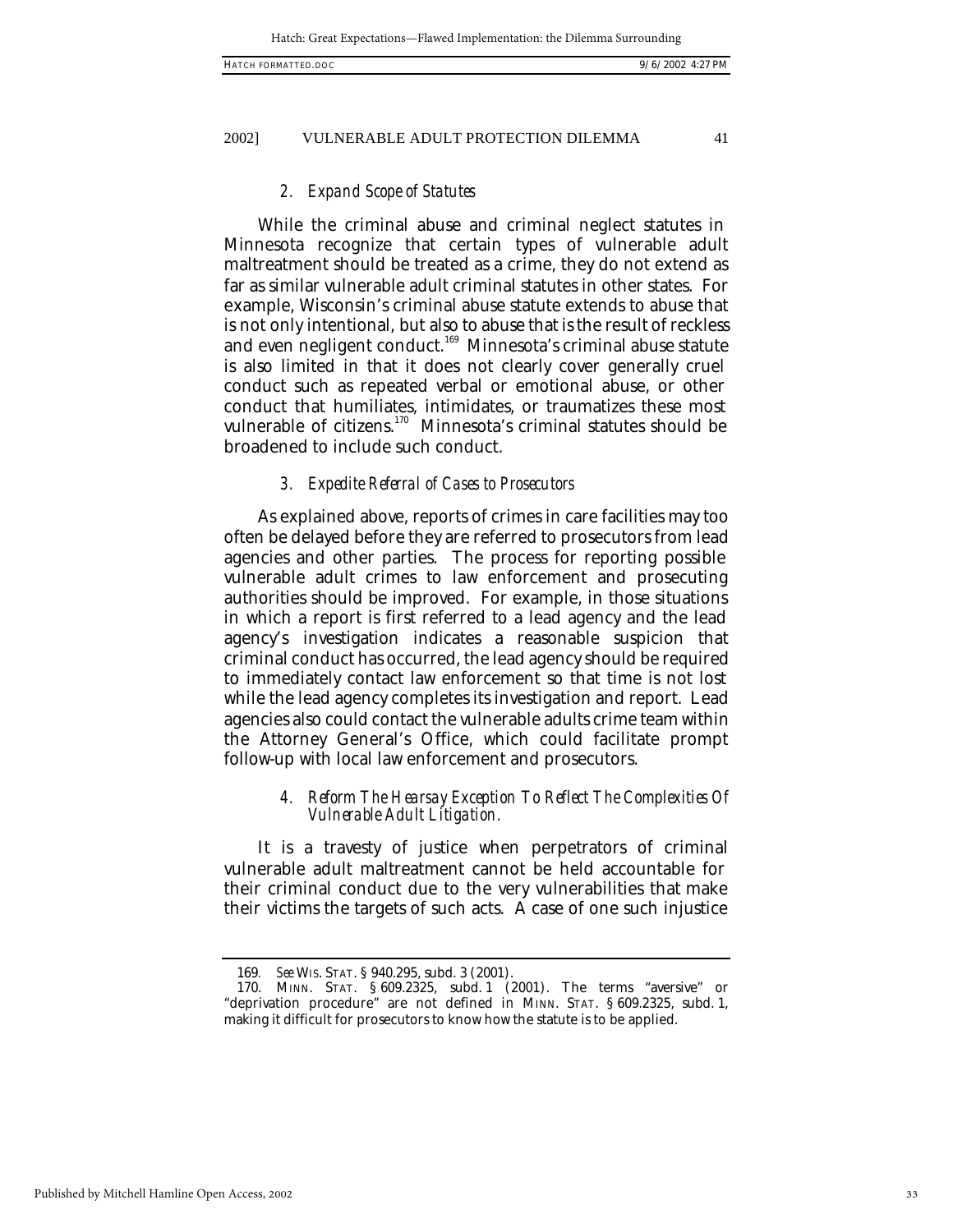was recently reported in the *Minneapolis Star Tribune*. <sup>171</sup> An elderly woman from northwestern Minnesota was bilked out of \$377,980 of her life savings by an investment con man who used some of the money to buy himself a houseboat, a ski boat, and a motorcycle.<sup>172</sup> Criminal charges were brought, but the woman died before the trial began.<sup>173</sup> The judge ruled that her grand jury testimony, her diary, and her interview statements were inadmissible hearsay.<sup>174</sup> Without any of this evidence, the prosecution was forced to dismiss the charges, and the perpetrator walked away unpunished. $175$ 

Because the victims of vulnerable adult crimes are often the frail elderly who may not be able to testify at a criminal trial due to illness or death, the evidentiary rules regarding hearsay should be relaxed for prosecution of vulnerable adult crimes. As already exists for child abuse victims, there should be an exception to the hearsay rule that allows the out-of-court statements of vulnerable adult crime victims to be admitted as substantive evidence under certain circumstances, including when the vulnerable adult is unavailable as a witness.<sup>176</sup> Some states have already enacted such a hearsay exception, and Minnesota should follow suit to ensure that perpetrators of vulnerable adult crimes are brought to justice. $177$ 

## *B. Recommendations in the Regulatory Arena*

As illustrated by Victor's hypothetical, the present regulatory scheme is unwieldy and inefficient, with responsibilities for identical or similar tasks often delegated to several different agencies. In too many cases, the end result is duplicative efforts, wasted resources, incongruous results, and confusion.

#### *1. Consolidation*

The regulatory system for protecting vulnerable adults may function more effectively and efficiently if one agency is made

http://www.startribune.com/stories/462/3033766.html.

<sup>171.</sup> Robert Franklin, *Man Accused of Bilking Minnesota Woman, but Won't Be Tried*, MINNEAPOLIS STAR TRIB.*,* July 3, 2002, *available at*

<sup>172</sup>*. Id.*

<sup>173</sup>*. Id.*

<sup>174</sup>*. Id.*

<sup>175</sup>*. Id.*

<sup>176</sup>*. See* MINN. STAT. § 595.02, subd. 3 (2001).

<sup>177</sup>*. See, e.g.*, CAL. EVID. CODE § 1380 (West Supp. 2002); 11 DEL. CODE § 3516 (2001); 725 ILL. COMP. STAT. 5/115-10.3 (2001); OR. REV. STAT. § 40.460 (18a) (2001).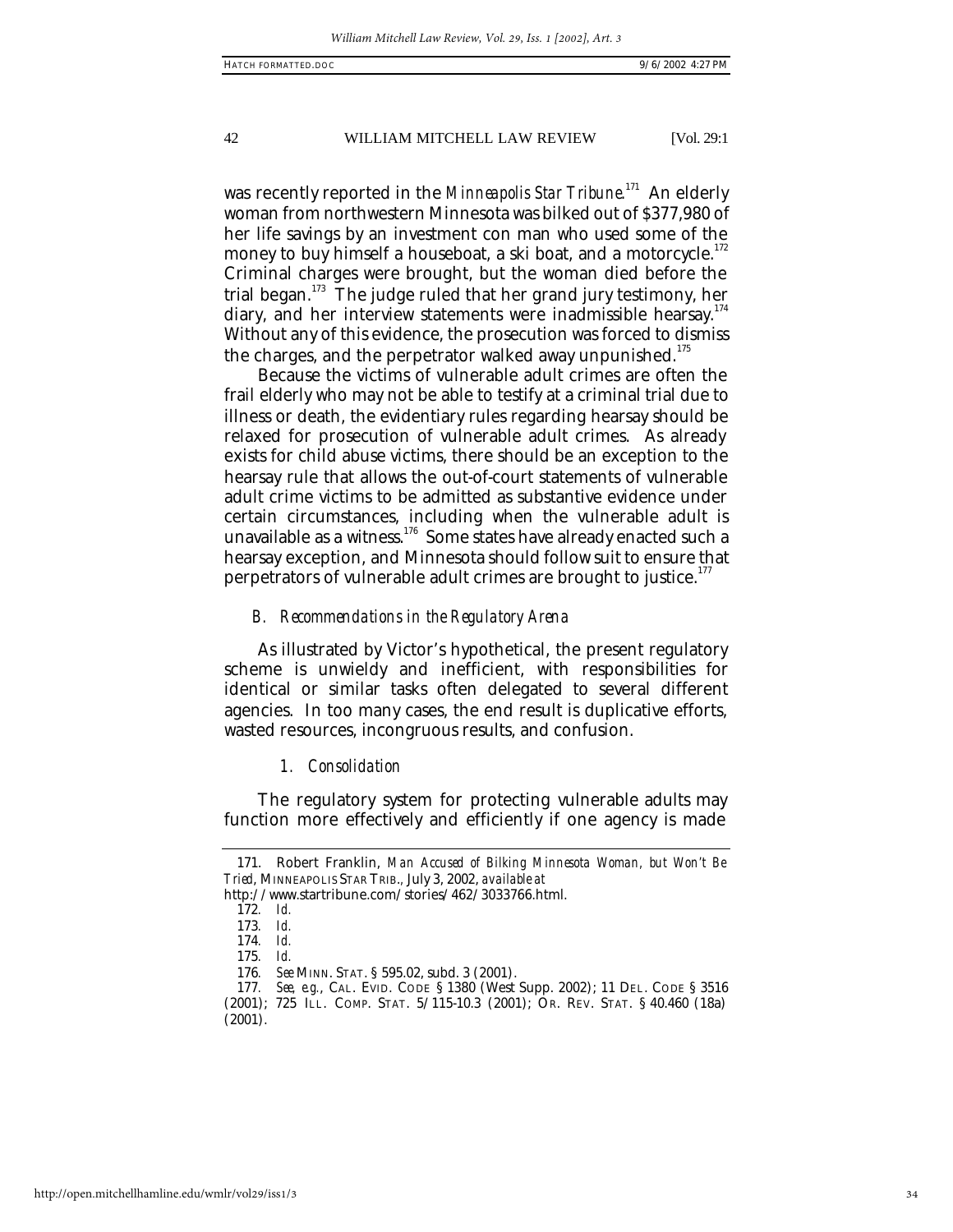responsible for regulating all of these licensed programs, investigating alleged maltreatment, and making decisions regarding whether an individual should be disqualified. Having one agency responsible for these functions should result in greater efficiency, less confusion, decreased risk of inconsistent or incongruous decisions, and ultimately higher quality investigations and decision-making.

In eliminating duplicative roles, one agency, such as the Minnesota Department of Health, would take responsibility for licensing, investigating alleged maltreatment, conducting background studies, and making disqualification determinations for both licensed professionals and unlicensed workers at any facility, whether or not the facility or alleged perpetrator is regulated by the Department. Thus, workers would not be evaluated by different agencies just because of their professional licensure status, or because they worked in different types of facilities--such as workers in a nursing home compared to workers in a personal care provider organization.<sup>178</sup>

Under this proposal, the Ombudsmen's offices could further be relieved of their role in investigating allegations of maltreatment. They could then rely on the investigations of the agency and devote more effort to advocating for their clients. In so doing, they could defer investigation functions to a larger state agency with considerably greater funding, staffing, and resources. This system would not only promote greater consistency and efficiency, but would hopefully also create a tighter "net" to catch matters that might otherwise inadvertently slip between separate agencies performing similar functions.

#### *2. Data Sharing and Disclosure*

As noted earlier, the classification of maltreatment data as "not public" data poses problems for employers as well as vulnerable adults receiving care. In Victor's case, the lack of access to this data means that, other than nursing assistants, there are no consequences to individuals found culpable of maltreatment if the maltreatment is not serious or recurring. Moreover, even if the perpetrator is disqualified, he may still obtain work with the same vulnerable population with a company not licensed by DHS or MDH, as was the case with Axel.

<sup>178</sup>*. See supra* sections IV.B. and IV.C.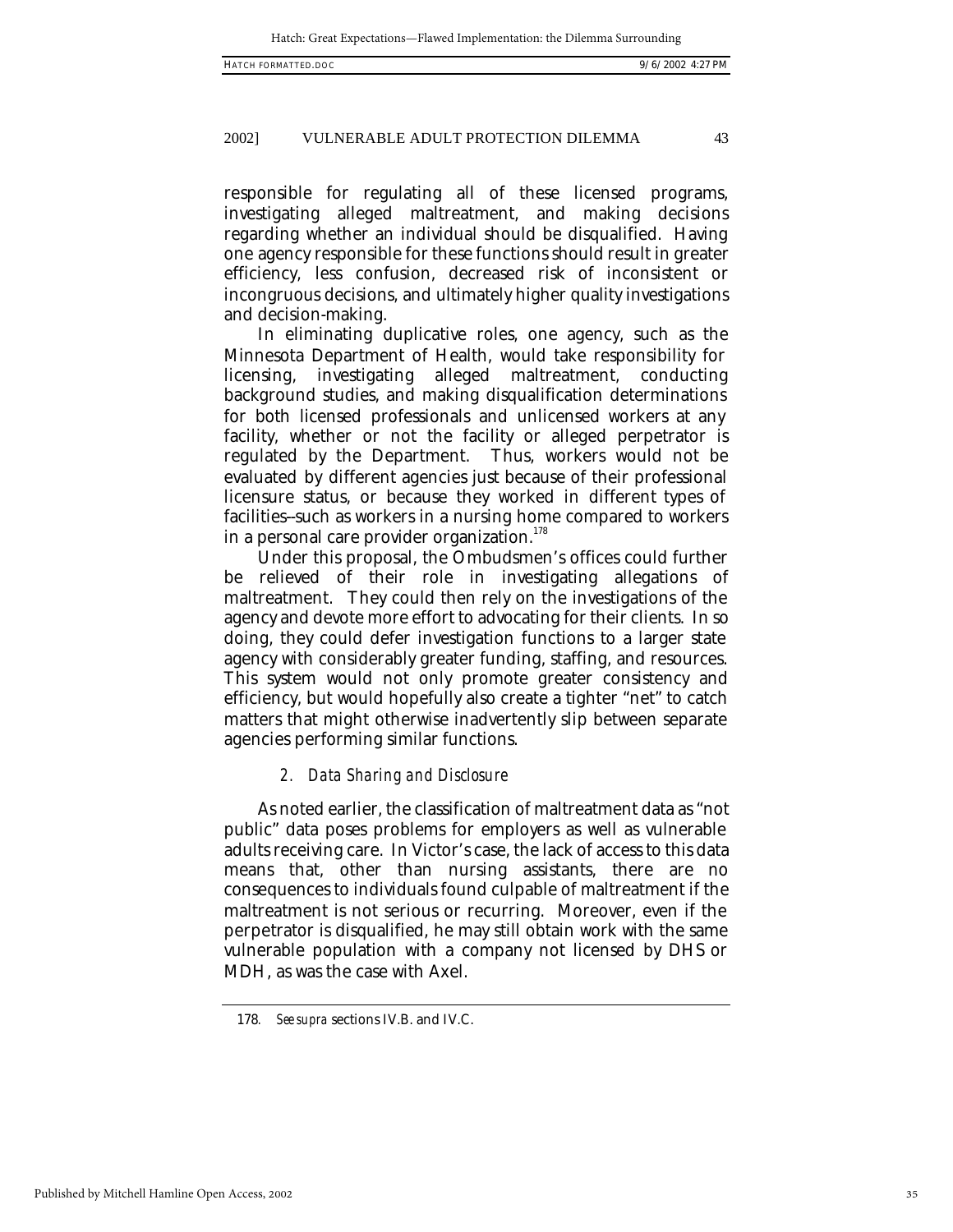Maltreatment findings should be made public so that recipients of care, and licensed and unlicensed employers can learn of maltreatment findings against a particular individual. With this information, an employer could decide whether or not to hire a person found culpable for maltreatment, but not disqualified. In addition, the classification of such a finding as public data gives a deterrent effect to the finding--facilities that employ such people will have a major incentive to properly train and supervise such personnel.

Moreover, disqualifications should be given greater "teeth" by: (1) expanding the scope of facilities that are licensed; (2) having unlicensed as well as licensed facilities barred from employing disqualified individuals; (3) expanding the scope of disqualifying actions to include matters such as financial exploitation and emotional abuse; and (4) having disqualification information readily available to prospective employers and patients.

On the agency enforcement side, laws currently allow some exchange of information between government agencies, but should more readily allow sharing of and access to information to protect vulnerable adults. For example, an agency responsible for investigating alleged maltreatments should be authorized to share its entire investigation file and final disposition with the other agencies, such as health licensing boards or ombudsmen's offices. This procedure will enable those agencies to access those investigation files and avoid a duplication of efforts.

#### *3. Increase Sanctions*

Victor's hypothetical case, and several of the cases previously referred to in this article, illustrate serious problems with the current sanctions as they relate to care provider facilities. In one particular case, a facility was sanctioned just a few thousand dollars based on maltreatment determinations and disqualification decisions following the deaths of two severely disabled individuals.<sup>179</sup> Such inconsequential fines allow facilities to view the penalties as minimal costs of doing business, particularly when much of the investigations are confidential. Sanctions should be significantly increased, and the results of investigations made public where maltreatment is determined to be a contributing

<sup>179.</sup> Axis Minnesota, Inc. v. Comm'r of Human Servs., 2001 WL 1645712 (Minn. Ct. App. 2001).